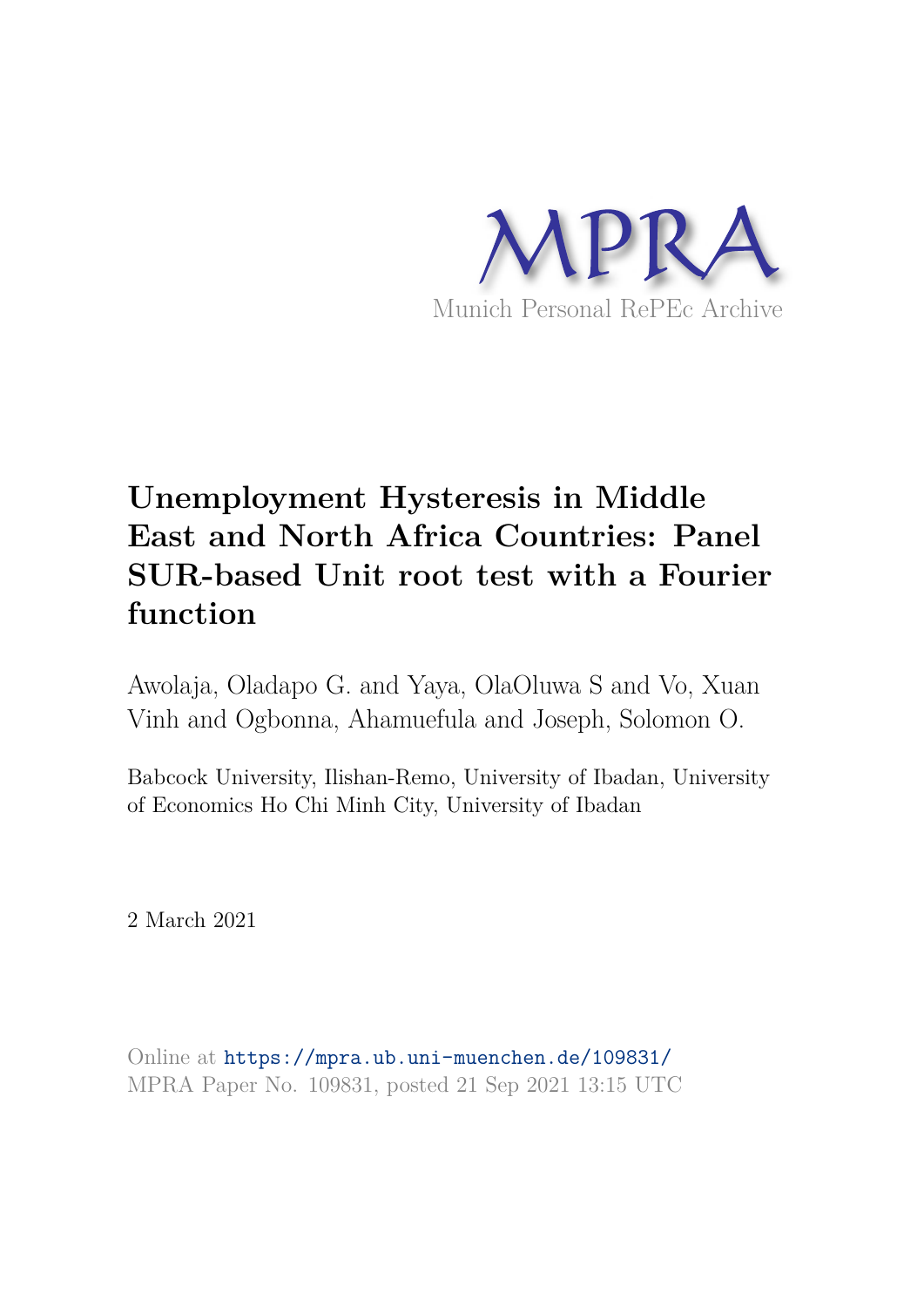# **Unemployment Hysteresis in Middle East and North Africa Countries: Panel SUR-based Unit root test with a Fourier function**

# **Oladapo Gbenga Awolaja**

Department of Economics, Babcock University, Ilishan-Remo, Nigeria Email address: [awolajao@babcock.edu.ng; balmingilead77@yahoo.com](about:blank) 

# **OlaOluwa S. Yaya<sup>1</sup>**

Economic and Financial Statistics Unit, Department of Statistics, University of Ibadan, Ibadan, Nigeria & Institute of Business Research, University of Economics Ho Chi Minh City, Ho Chi Minh City, Vietnam Email: [os.yaya@ui.edu.ng](mailto:os.yaya@ui.edu.ng) 

# **Xuan Vinh Vo**

Institute of Business Research & CFVG, University of Economics Ho Chi Minh City, Ho Chi Minh City, Vietnam Email address: [vinhvx@ueh.edu.vn](mailto:vinhvx@ueh.edu.vn) 

# **Ahamuefula Ephraim Ogbonna**

Centre for Econometric and Allied Research, University of Ibadan, Ibadan, Nigeria & Economic and Financial Statistics Unit, Department of Statistics, University of Ibadan, Ibadan, Nigeria. Email address: [ae.ogbonna@cear.org.ng](about:blank) 

#### **Solomon Onuche Joseph**

Economic and Financial Statistics Unit, Department of Statistics, University of Ibadan, Ibadan, Nigeria Email address: [solomonjoseph3939@gmail.com](about:blank) 

#### **ABSTRACT**

Unemployment hysteresis of the Middle East and North African (MENA) countries is investigated under a battery of unit root testing frameworks in the extant literature, including a recently proposed Panel SUR Dickey-Fuller-like unit root test with Fourier and Exponential Smooth Transition Regression (ESTR) nonlinearities. The Fourier function allows for smooth nonlinear breaks, while the ESTR nonlinearity allows for instantaneous breaks. The two nonlinearity types make the recent approach quite appealing. It has, however, been scarcely applied to empirically test unemployment hysteresis hypothesis. Although we find conflicting stances from ADF, FADF and ADF-SB testing frameworks, evidence of unemployment hysteresis effect in Lebanon is consistent across all three tests. The ADF and FADF tests confirm the hysteresis hypothesis in Kuwait and Lebanon, while FADF-SB rejects the unemployment hysteresis hypothesis across all the 19 MENA countries. The results from the KSS and FKSS unit root testing frameworks consistently affirmed the hysteresis effect in Oman and Turkey, while there are mixed stances for Kuwait and Lebanon. The results from SURADF and SURKSS only support the hysteresis hypothesis in Turkey, while the same is confirmed only for Bahrain under the SURFADF and SURFKSS testing frameworks. Unemployment

-

<sup>&</sup>lt;sup>1</sup> ACKNOWLEDGEMENTS: This research is partly funded by the University of Economics Ho Chi Minh City, Vietnam. This acknowledged by the first named author, Dr OlaOluwa S. Yaya.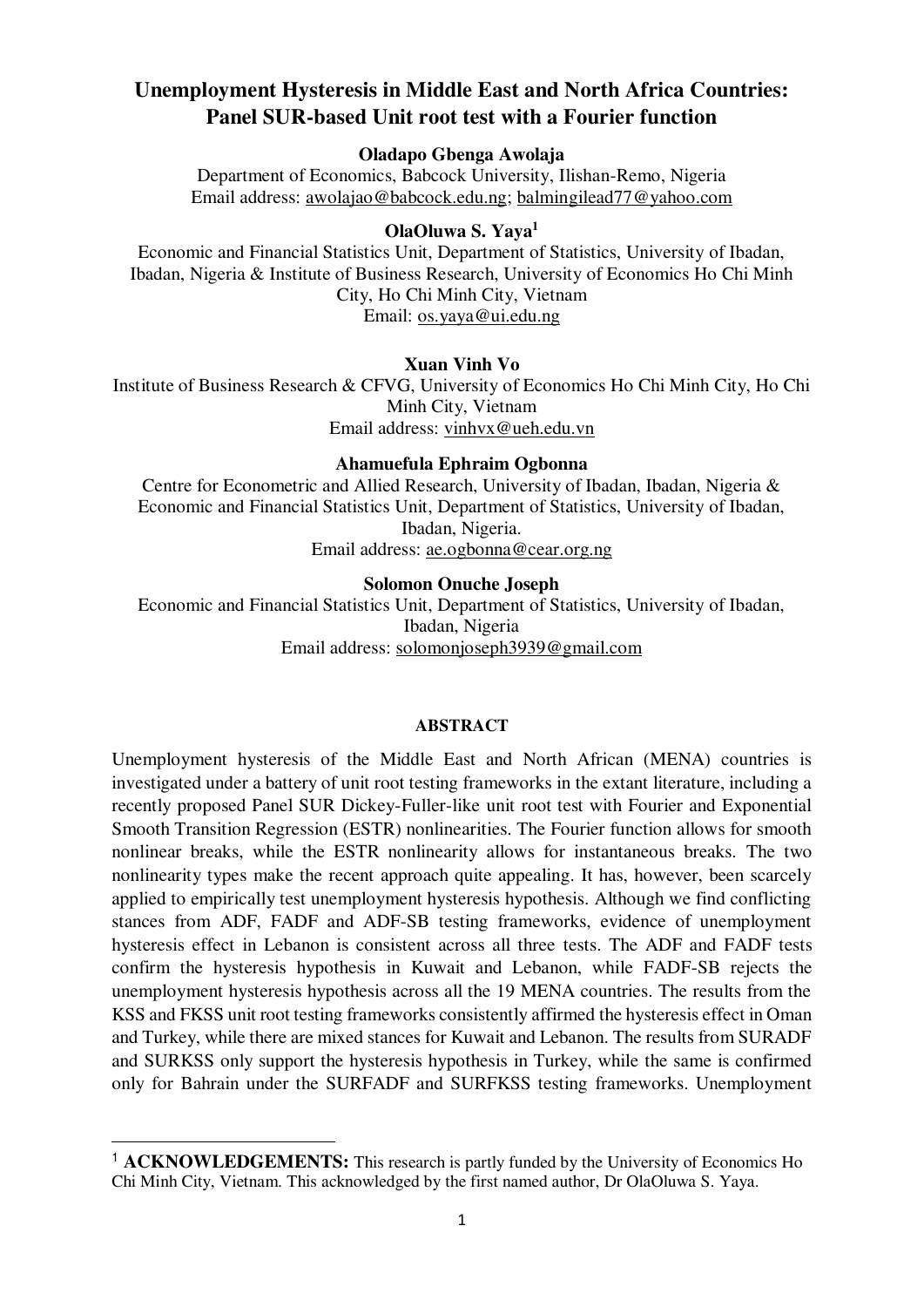hysteresis hypothesis is confirmed for 12 (about 63.15% of the total number considered) MENA economies.

**Keywords:** Unemployment rate; MENA countries; Fourier function; Seemingly Unrelated Regression; Panel data; Unit root test **JEL Classifications:** C22, C23, E24, J64

### **1. Introduction**

Middle East and North Africa [hereafter, MENA] countries have had the highest rates of unemployment, globally, since the early 2000s. This has been the focus of intense research and policy discussion, as the region also has the highest youth population proportion (World Bank, 2018; Chaaban, 2009). Unfortunately, the positive engagement of the seemingly youthful population in the MENA countries is greatly lacking, which has consequently led to social unrest, emanating from frustrated youth populace. The divergence in the unemployment dynamics of MENA countries is influenced by the following factors: large proportion of young persons that fail to complete early school levels amidst accessible education; mismatch between educational investments and effective utilization of human capital; immediate returns that are not commensurate with investment in university education; existence of gender bias; only a small proportion of young persons in paid employment have written contracts as well as basic entitlements; engagement of considerable percentage of young persons in the informal sector; untenable expectations of being employed in the public sector; weak labour markets conditions and low female participation in the labour market; the disparities in the levels of the MENA countries' financial sector development; the differences in the size of the informal sector; and the disparities in terms of migration patterns; among others (see Veganzones and Pissarides, 2005; Jelili, 2010; International Labour Organization, 2016). These factors cut across MENA countries, emphasizing on the region's weak labour markets and consequent poor economic performance occasioned by the end of the oil boom that negatively impacted on the region's (Kabbani and Kothari, 2005).

 With high inflation rates experienced in the MENA region, investigating plausible persistence in the unemployment rates of member countries will not only interest readers but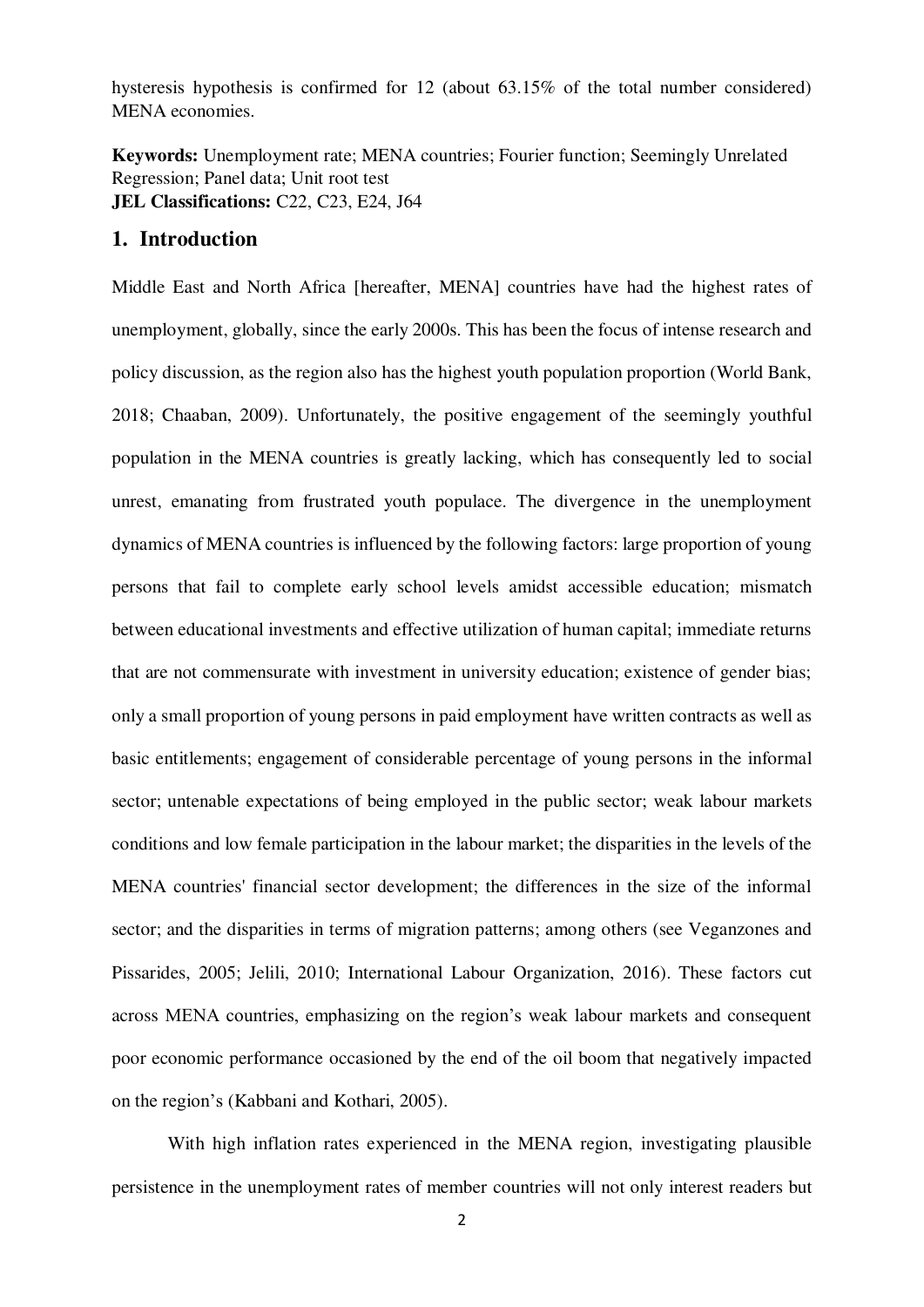also contribute to the ongoing debate on unemployment in the area. Unemployment rates are real-valued (as magnitude), while persistence talks about memory property in the level series. This memory property is the stationarity stance of the series that has economic implications, depending on its size. This results in either of the two prominent economic theories or hypotheses of unemployment: the non-accelerated inflation rate of unemployment [NAIRU] (see Phelps, 1967; Friedman, 1968) and the hysteresis hypotheses (Blanchard and Summers, 1986). The former assumes fluctuation of the rate of inflation around an equilibrium level, which corresponds to the rate of unemployment being a stationary time process. Blanchard and Summers (1986) find path-dependence of the equilibrium level of unemployment rate on the actual historic data, a stationarity condition that characterizes such data series. The pathdependence of the equilibrium level of unemployment on history cum maintenance of its natural dynamics over time is supported by the unemployment hysteresis hypothesis (Mitchel, 1993; Song and Wu, 1998). Gomes and da Silva (2008) emphasize the hysteresis hypothesis of unemployment rates as when the rates are not only path-dependent but with a weak tendency to return to its equilibrium level. In such a circumstance, the unemployment rate is classified as a nonstationary process.

 The present paper, therefore, investigates the unemployment hysteresis hypotheses in the MENA region, using 19 countries as a case study. This is to ascertain the nature of the unemployment rates in the area, as to having mean-reverting properties or not, as this could be a pointer to how effective the existing policies have been and whether more strict measures should be put in place to control unemployment. The annual unemployment rates dataset for these countries spans from 1991 to 2019. We consider more robust time series analysis methods, hardly used in investigating time-series stationarity. Furuoka (2017) documents a framework in the univariate setting, which considers Fourier Augmented Dickey-Fuller with instantaneous breaks (FADF-SB) with other restricted tests (see also Yaya, Ogbonna and Mudida, 2019). Fourier approximations are shown to easily mimic the pattern of unknown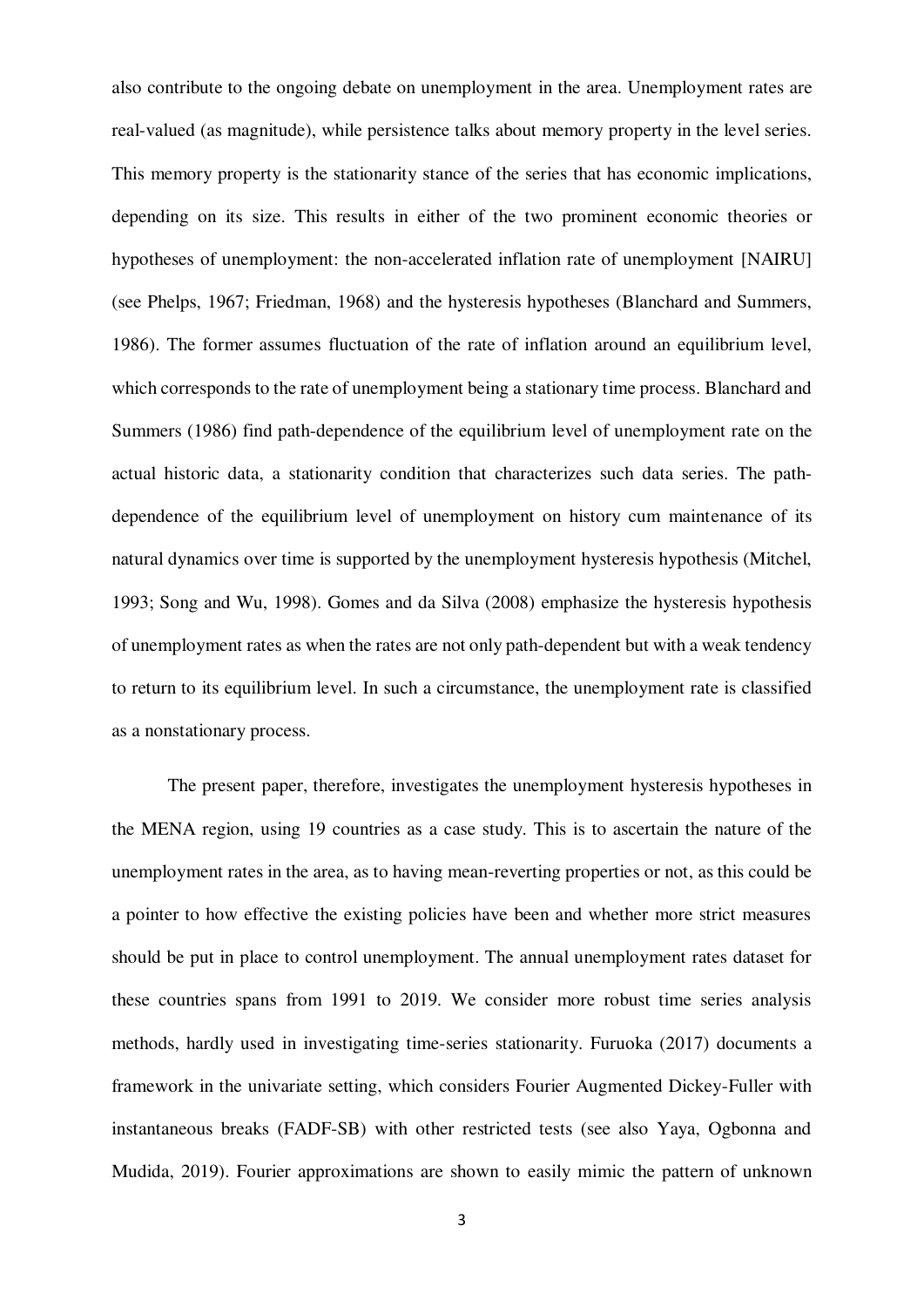(including non-periodic) functions, due to its ability to integrate functions with high precision (Becker et al., 2004; Pascalau, 2010; and Enders and Lee, 2012a). Fourier functions allow for smooth breaks in the series dynamics, making the entire model nonlinear. We herein apply the power of panel unit root testing framework induced by the Seemingly Unrelated Regression (SUR) system, hinging on the test's proven outperformance over extant non-panel frameworks, as it allows for cross-correlation effects among the series (see Breuer et al., 2002). This is the case of SUR-ADF unit root test of Breuer et al. (2002). A SUR system that incorporates smooth break by Fourier form (F) and instantaneous break induced in the test (similar to KSS test (Kapetanios et al., 2003)) is proposed as SURFKSS unit root test (He et al., 2014). Other unit root tests using SUR system include SUR-FADF (Furuoka, 2017) and SURKSS (Christoupolos and Leon-Ledesma, 2010).

Results obtained in the present paper will be of relevance to interested readers and labour economists in the MENA region on the dynamics of unemployment, as it is being affected by inflationary shocks in the area as well as other socio-economic factors. Section 2 of the paper reviews relevant literature; Section 3 presents the data issues and pretests; Section 4 presents an exposition of the statistical method used; while the empirical results are discussed in Section 5, and Section 6 concludes the paper and suggests relevant policies.

# **2. Review of Literature**

The Natural rate of unemployment (hereafter NRU), which refers to an equilibrium point of supplied and demanded wages, is affected/determined not only by the factors influencing the supply or demand wage but also by the level of productivity, compared to the reservation wage (see Blanchard and Katz, 1997). The NRU relates to full employment equilibrium, real/supplyside factors, as well as steady price level (see Shulman, 1989). Determinants of NRU remains an ongoing issue in extant economic literature. Two theoretical explanations are prominent in the literature – the natural rate of unemployment hypothesis [hereafter, NRUH] and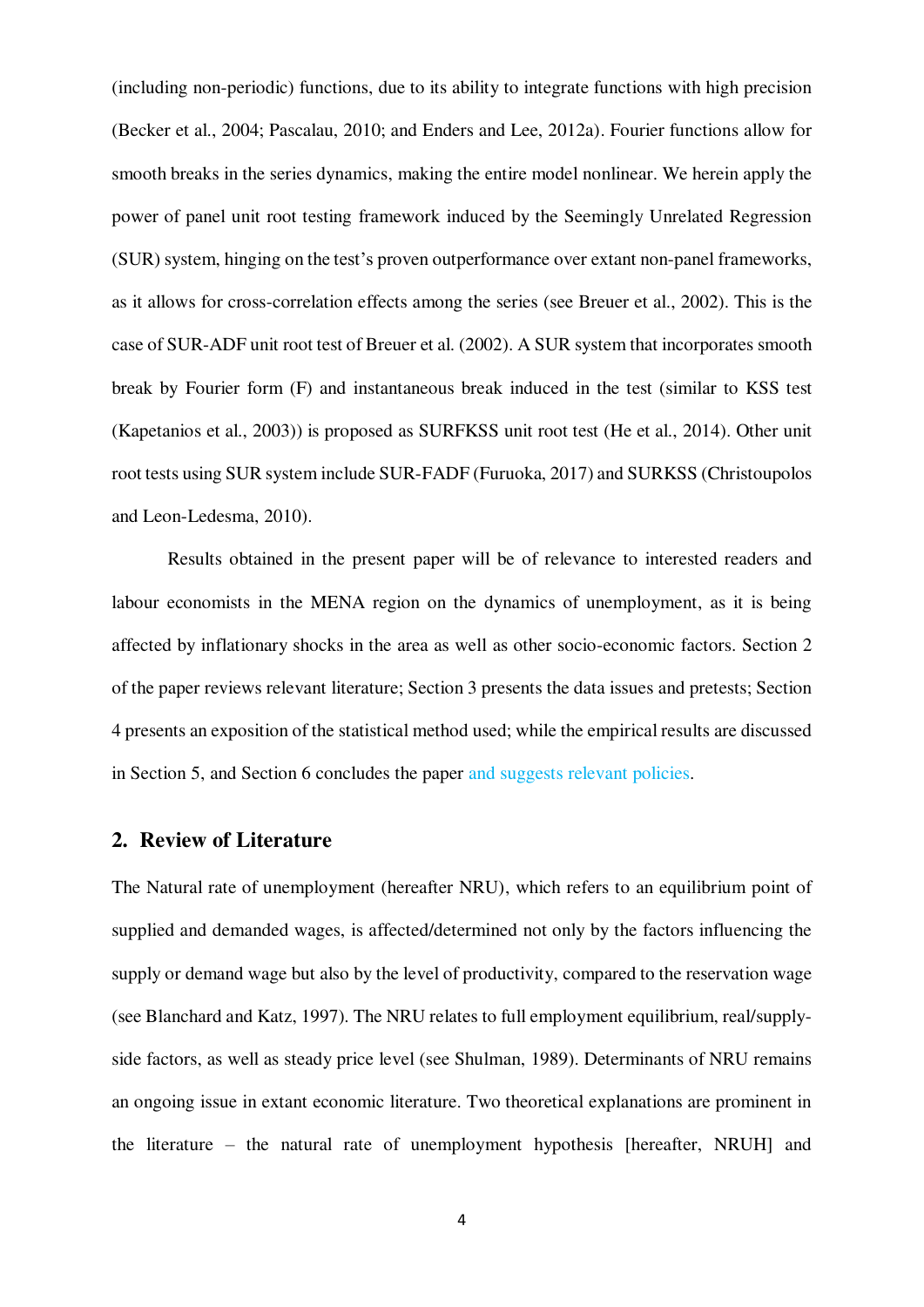unemployment hysteresis hypothesis [hereafter, UHH]. The NRUH $<sup>2</sup>$  has been criticized on the</sup> ground that it lacked theoretical, empirical and predictive contents (Shulman, 1989 and Farmer, 2013).

Blanchard and Summers (1986) propose the UHH. According to them, the impacts of shocks to NRU are likely to span a more extended time period. The word, "hysteresis" only applies when the equilibrium unemployment rate is genuinely dependent on history and is indicative that the data follows a nonstationary process. By implication, it is possible that more robust policies are needed to cause the rate to revert to its mean level, such that NRU then depends on economic agents' responses to macroeconomic variable policy shocks, and likewise the labour market flexibility (see Cross, 2013).

The empirical literature on the explanation of natural rate by the hysteresis hypothesis has documented mixed results/findings, and it keeps expanding with the development of new unit root approaches and/or improvement on the existing techniques. A handful of these findings is hereby reviewed. Blanchard and Summers (1986) examine the UHH for France, Germany, the UK, and the US between 1953 and 1984. Their findings support the hysteresis effect in France, Germany and the UK. Brunello (1990) finds similar results using unemployment data for Japan. The hysteresis hypothesis is also found to explain the natural rate in Canada, Germany and the UK (Jaeger and Parkinson, 1994). Empirical evidence from Neudorfer et al. (1990) and Røed (1996) equally supports the hysteresis effect in the Organization for Economic Cooperation and Development (OECD) countries. These studies employ conventional unit root tests (ADF and PP) and cannot reject the unit root null. Similar studies include: Mitchell (1993) who applies Zivot-Andrews unit root test (Zivot and Andrews, 1989) and accounts for a structural break in the unemployment data for OECD labour markets; Everaet (2001) employs the ADF and KPSS unit root frameworks for OECD economies;

<u>.</u>

<sup>&</sup>lt;sup>2</sup> See Shulman (1989) and Cross (2013) for the criticisms by other notable economists of the natural rate of unemployment hypothesis.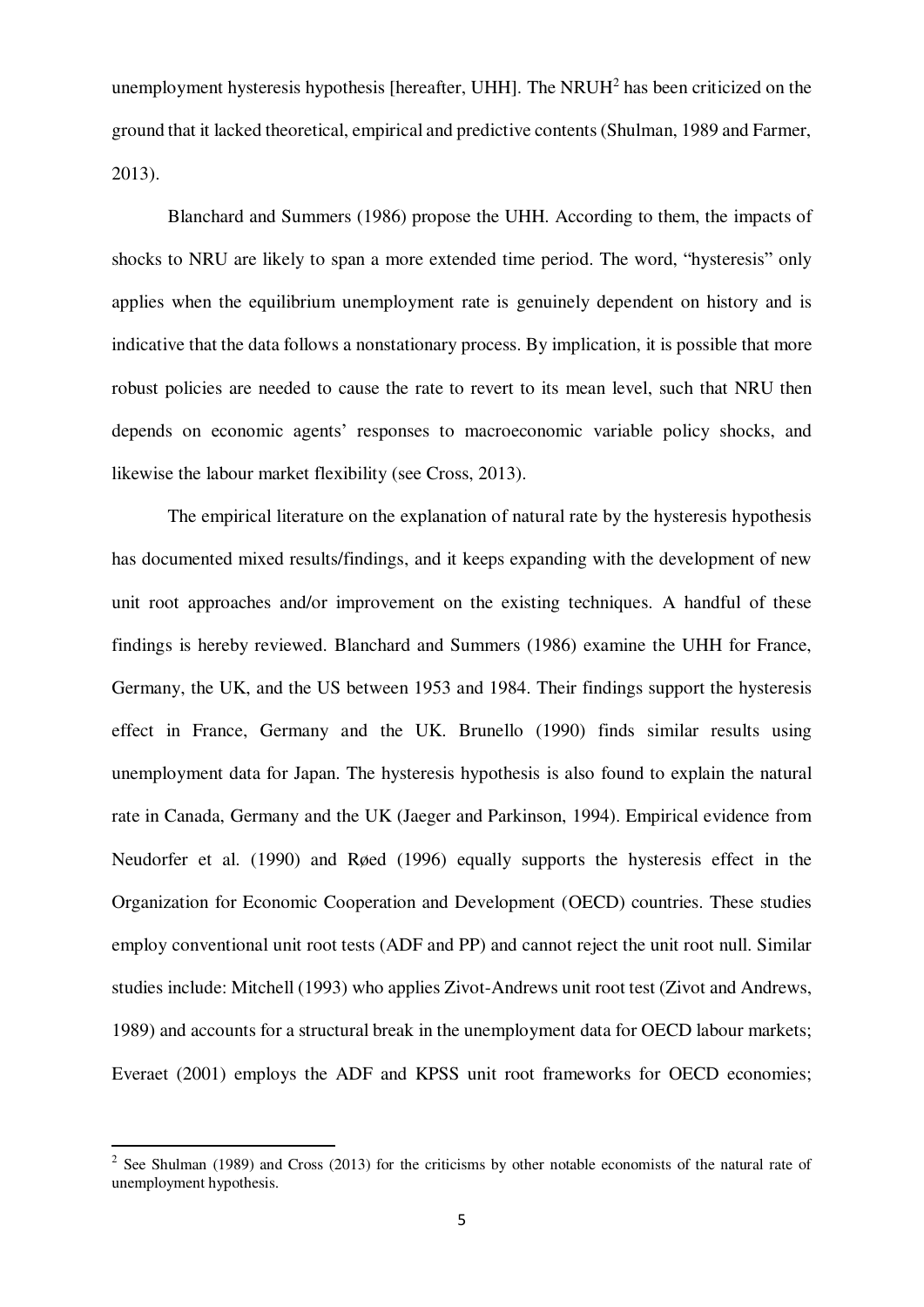Camarero and Tamarit (2004) examine 19 OECD countries using SURADF panel unit root approach; Yilanci (2008) employs Kapetanios et al. (2003) linear and nonlinear unit root tests. Fabio and Cleomar (2008) examine UHH for Brazil and Chile, using an LM unit root test with two endogenous breaks and do not reject the null of hysteresis in both countries.

Song and Wu (1998) employ Levin and Lin's (1992) panel unit root testing framework on the US and sixteen European Union (EU) countries' unemployment data and cannot validate hysteresis effect in the unemployment. Hysteresis effect could not be validated. León-Ledesma (2002) uses Im, Pesaran and Shin (2003) panel unit root approach and finds that the hysteresis effect could not be established in the US case, but finds support in the sixteen EU countries. Chang and Su (2014) consider unemployment rates in Taiwan using linear panel unit root test, with cross-sectional independence specification and found rejection for the hysteresis hypothesis. But when structural breaks are accounted for, mixed results are found; and upon using a nonlinear model, hysteresis effect is observed.

Similarly, Kula and Aslan (2010) use data on unemployment by educational attainment in 17 OECD countries for 12 to 27 years (depending on the country). Hysteresis effect holds for workers with lower educational attainment (primary and secondary school) but rejects for workers with higher educational attainment (post-secondary). Kanaliciakay, Nargeleçekenler, and Yilmaz (2011) tests unemployment hysteresis effects for 23 OECD countries from 1963 to 2007 using univariate and panel unit root tests, and the results obtained point to the rejection of the hysteresis hypothesis. Findings from the authors do not support unemployment hysteresis for the 23 OECD countries' data, subjected to panel unit root testing framework approach with and without a break.

By applying Enders and Lee (2012a; b) flexible Fourier unit root testing model, Greece, Ireland, Italy, Portugal and Spain are found to support unemployment hysteresis hypothesis. More recently, findings from some studies (Garcia-Cintado et al., 2015; Marjanovic et al., 2015; Munir and Ching, 2015; Klinger and Weber, 2016; Marques et al., 2017; Albulescu and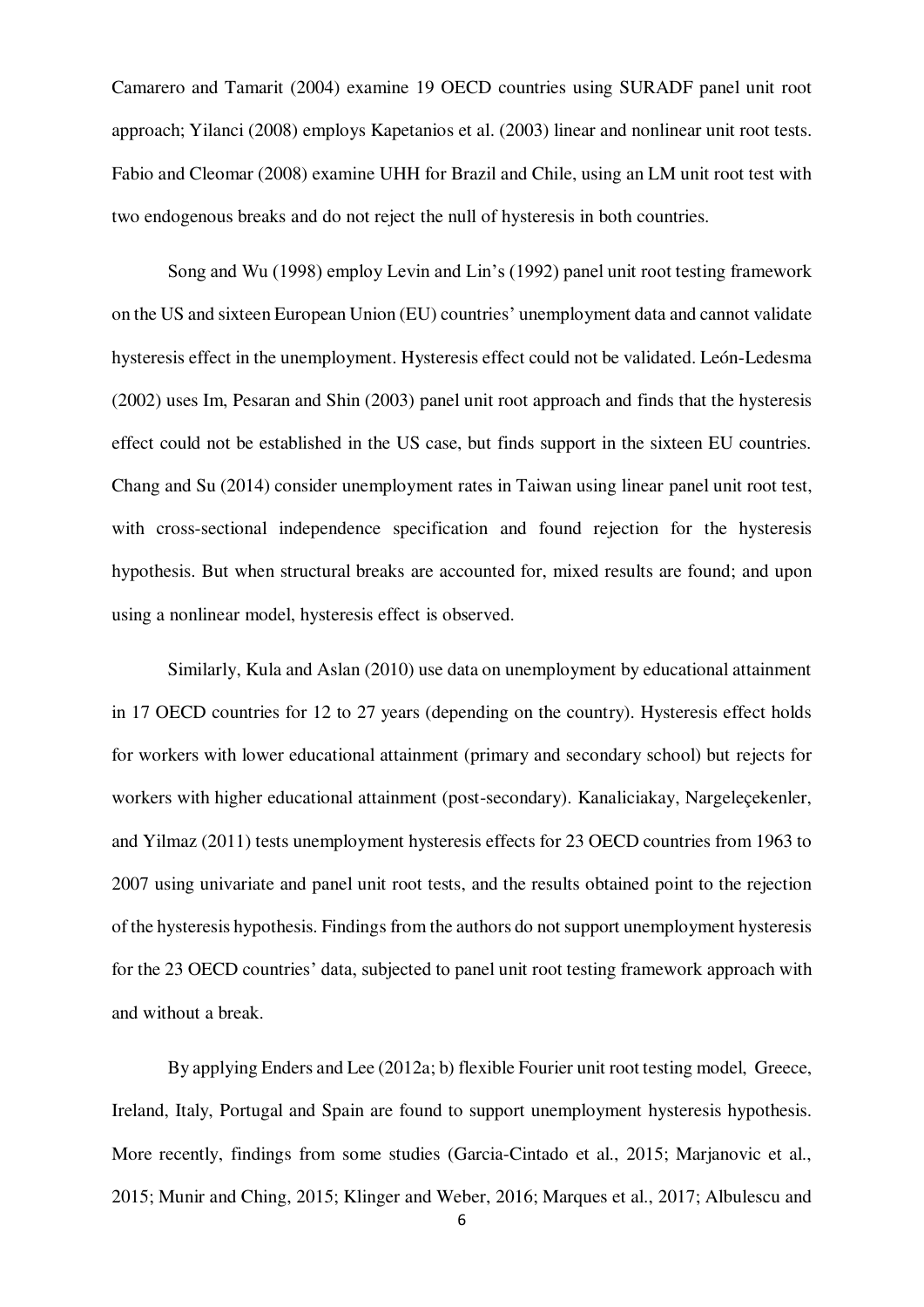Tiwari, 2018; and Caporale and Gil-Alana, 2018) also support hysteresis effect in unemployment, while others (Akdoğan, 2017; Khraief and Azan, 2018; and Xie et al., 2018) reject the hysteresis effect, to mention a few.

Following Furuoka (2017), Yaya, Ogbonna and Mudida (2019) employ the FADF-SB model and its plausible subsets to investigate UHH in selected countries in Africa. Their findings are mixed with FADF-SB test revealing support for hysteresis effect in seven countries, while standard unit root tests show stationarity in more than 60% of the sampled countries. Similarly, findings from Furuoka (2017) are mixed for the four Nordic countries using the FADF-SB model and its subsets; however, the FADF-SB results do not support UHH in the countries considered. The nonlinear FADF-SB test, in contrast with ADF test, ADF with structural break test (ADF-SB) and FADF test, seems to be the preferred approach.

Lastly, Dogan and Erdogan (2016) examine the hysteresis effect in the MENA countries with cross-sectionally ADF [CADF] (Pesaran, 2007). Findings indicate the hysteresis effect in the 19 countries considered. Extant studies with respect to the unemployment in the region have been considered using tests that do not account for salient features such as nonlinearity and different forms of structural breaks. Thus, the study fills the gap in the literature using a more robust unit root testing framework that takes cognizance of more salient features that extant literatures may have neglected. Thus, this study, following Furuoka (2017) and Yaya et al. (2019a; b), investigates if the unemployment rate in MENA countries has unit root process.

# **3. Data and Preliminary Results**

Annual unemployment rates of 19 MENA countries, namely Algeria, Bahrain, Egypt, Iran, Iraq, Israel, Jordan, Kuwait, Lebanon, Libya, Morocco, Oman, Qatar, Saudi Arabia, Syria, Tunisia, Turkey, United Arab Emirate (UAE) and Yemen are considered. These are obtained from the World Bank database (World Bank, 2018). The series span from 1991 to 2019. Table 1 summarizes the unemployment rate of the MENA countries in a form that shows the spread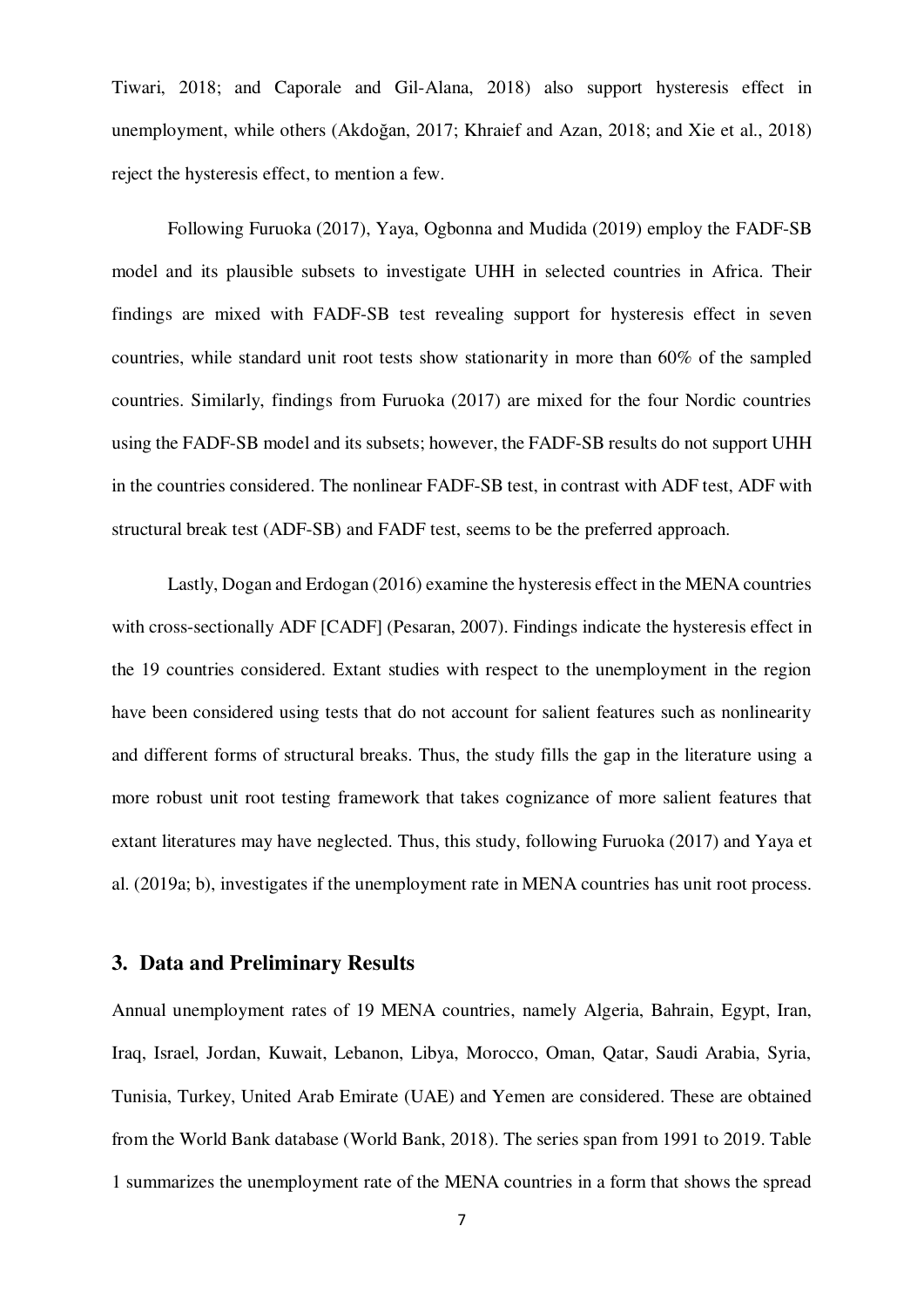of the data across the time period considered. Hence, the rates at the start and end dates, minimum and maximum rates are reported. The least and highest unemployment rates coincide with Qatar and Algeria, respectively, while single-digit rates, ranging between 1.22% and 8.98%, are observed for Bahrain, Kuwait, Lebanon, Oman, Qatar, Saudi-Arabia and UAE, in terms of the maximum recorded unemployment rates within the sampled period. The observed double-digit rates range between 10.35% and 31.84% and are observed for 12 out of 19 MENA countries. Also, we find Egypt, Iran, Syria, Tunisia, Turkey, UAE and Yemen to have higher rates of unemployment in 2019 than in 1991, which could be suggestive of cases of worsening situations in the rates of unemployment. Also, the observed range between the minimum and maximum rates suggests varying levels of fluctuation in the rates of unemployment, which are highest for Algeria. To establish dependencies of panel variables that warrant SUR modelling, Person moment correlation analysis is conducted; its results reported in Table 2. The pairwise correlations are significant at 1 and 5% levels in most of the pairs. Also, cross-correlations that allow for up to 12 lags were conducted, and the results (though not reported) show significant cross-correlations in many variable pairs.

#### **INSERT TABLE 1 ABOUT HERE**

The plot of unemployment rates for the MENA countries is presented in Fig. 1. All the MENA countries' unemployment rates appear to be characterized by nonlinearity and structural shifts. While it appears to be quite challenging to ascertain the number of significant shifts in the investigated unemployment rates graphically, the plots suggest that these rates cannot be appropriately modelled without the inclusion of structural breaks. The presence of structural shifts could also be a possible contributing factor to the nonlinear nature exhibited in the unemployment rates. This must also be appropriately taken into account. Therefore, in testing the unit root stance of these rates, the two identified salient features have to be incorporated into the test model framework, as ignoring these salient features will be tantamount to model misspecification. The recent development by Furuoka (2017) that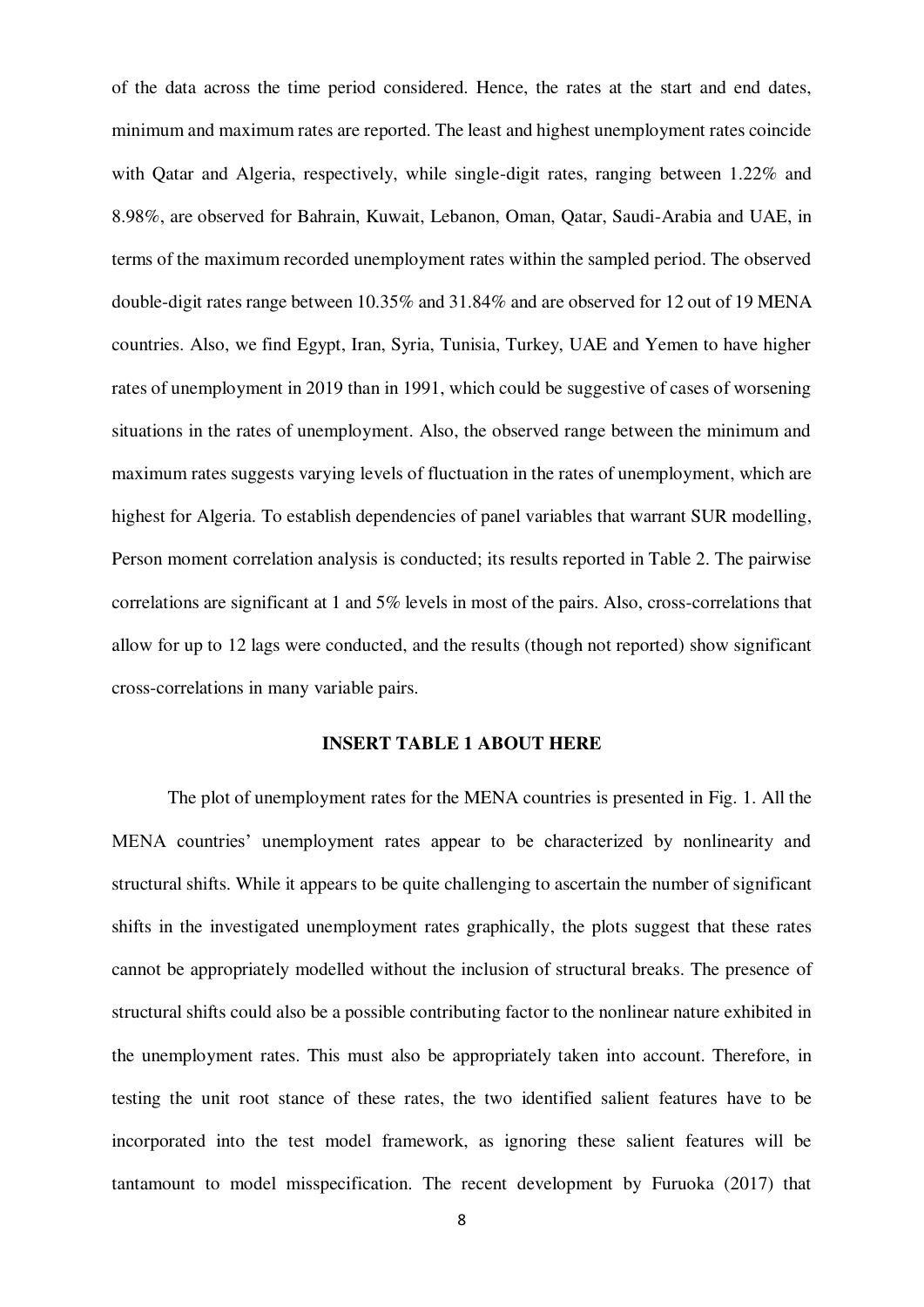includes both Fourier functions and structural breaks would be useful to capture nonlinearity and plausible structural shifts.

#### **INSERT FIGURE 1 ABOUT HERE**

#### **INSERT TABLE 2 ABOUT HERE**

Lastly, as part of pretest analysis, we conduct nonlinearity test by using the FADF regression model in which the significance of sine and/or cosine function parameters implies nonlinearity of the time series. The results, as reported in Table 3, show that unemployment rates in MENA countries are nonlinear; while with the same model setup, Bahrain, Iran and Turkey, unemployment are not nonlinear. By dropping the linear trend component in the model, leaving the Fourier function with only intercept and Fourier parameters, and tested the model the second time, the Fourier parameters are found to be significant for these three countries. These results corroborate the non-linear nature of the unemployment rates for the MENA economies as shown in Figure 1.

#### **INSERT TABLE 3 ABOUT HERE**

## **4. Statistical Method**

For the unit root testing methodology, we start with the unrestricted unit root framework – the FADF-SB test (see Furuoka, 2017), which is an extension of Enders and Lee (2012a; b) Fourier ADF (FADF). The FADF-SB model framework, which simultaneously incorporates nonlinearity and with plausible structural breaks, has been found to outperform extant conventional classical unit root tests such as the ADF and ADF-SB tests, even when the time series at hand is of the small sample size which constrained the augmentation lag to 1 (see Furuoka, 2017; Yaya et al., 2019b; among others). However, by employing a battery of unit root tests could strengthen the researcher's decision on the unit root stance of a series (see Yaya et al., 2019a; among others).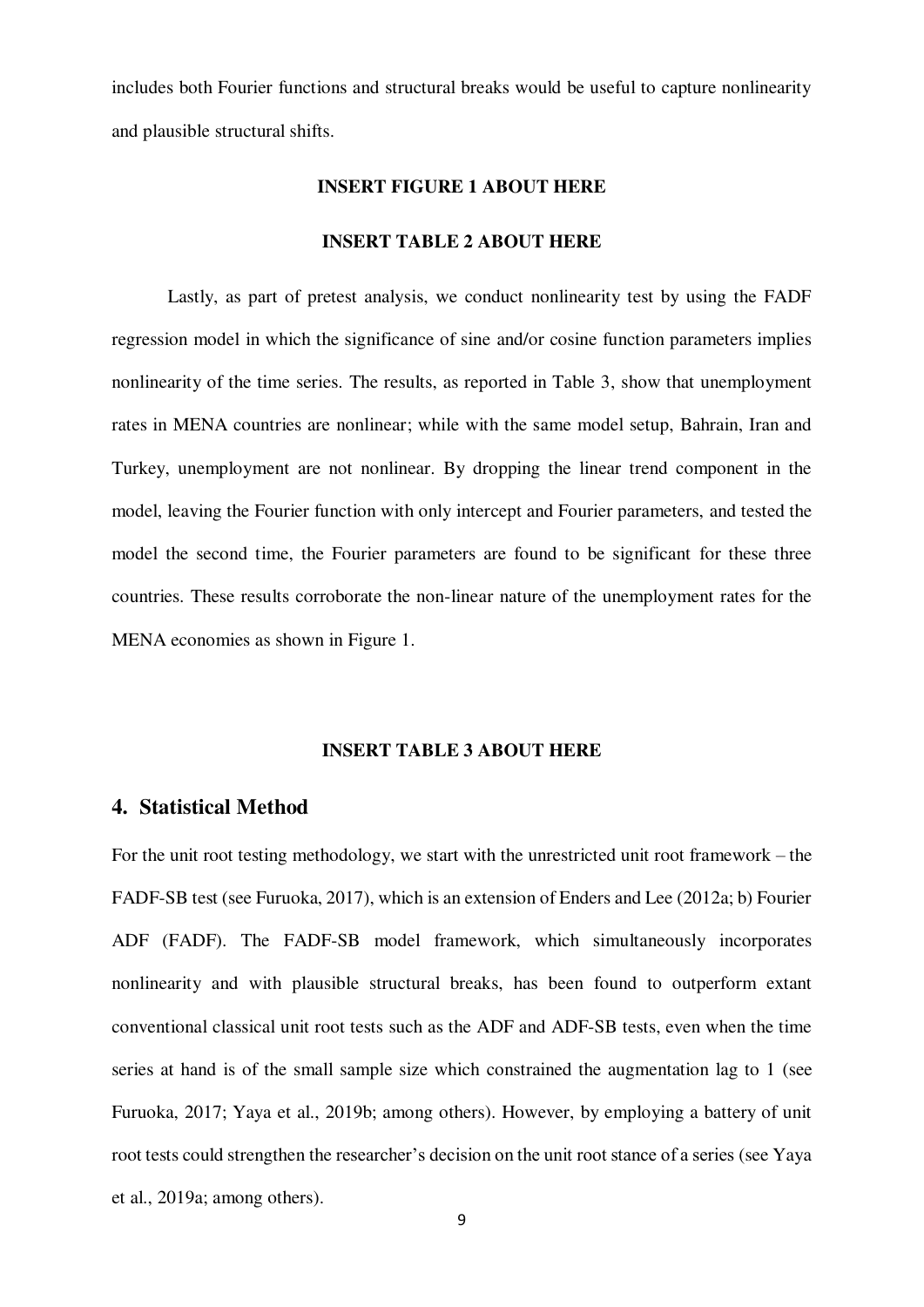The FADF-SB unit root testing regression model is given as:

$$
\Delta Y_t = \beta_0 + \beta_1 t + \delta D U_t + \theta D (T_B)_t + (\rho - 1) Y_{t-1}
$$
  
+ 
$$
\sum_{i=1}^p c_i \Delta Y_{t-i} + \sum_{j=1}^m \lambda_j \sin(2\pi j t/N) + \sum_{j=1}^m \gamma_j \cos(2\pi j t/N) + \varepsilon_t
$$
 (1)

where  $Y_t$  is the unemployment rate at time period t, with  $t = 1, 2, ..., T$ ;  $\beta_0$  and  $\beta_1$  are respectively the constant and trend coefficient;  $\delta$  and  $\theta$  are coefficients for structural break dummy  $(DU_t)$  and one-time break dummy  $(D(T_B)_t)$ , respectively, where  $T_B$  is the break date;  $\rho$  is the coefficient of the lagged unemployment rate that indicates the presence of unit root whenever it equals unity, and absence, otherwise; in the augmented component,  $c$  denotes the slope coefficient, while  $p$  denotes the optimal lag length, where in this context, due to small sample sizes of time series that apply to Fourier function unit root tests, *p* is usually set to 1;  $\lambda_j$  and  $\gamma_j$  are, respectively, the Fourier component dynamics' amplitude and displacement parameters that capture the nonlinearity characteristics;  $N$  is the sample size, while the optimal number of frequencies is  $m \leq \frac{N}{2}$ , and the Fourier frequency  $j = 1, 2, ..., m$ ;  $\pi$  is approximated to be 3.142; while  $\varepsilon$  is the disturbance term. Furthermore, and  $D(T_B) = \begin{cases} 1 & B \\ 0 & D \end{cases}$ . 1 0, *B t if*  $t > T$ *DU otherwise*  $\begin{cases} 1 & \text{if } t > \end{cases}$  $=\{$  $\overline{\mathcal{L}}$  $(T_B)$ <sub>1</sub> =  $\begin{cases} 1 \ 0 \end{cases}$ 0, *B B t if*  $t = T$ *D T otherwise*  $\begin{cases} 1 & \text{if } t = \end{cases}$  $=\{$  $\overline{\mathcal{L}}$ 

Three sub-models can be obtained from the FADF-SB (Furuoka, 2017) model by simply imposing restrictions, separately or jointly, on the break dummies' and Fourier components' parameters. First, the FADF-SB model becomes the FADF model (Enders and Lee, 2012a; b) whenever the coefficients ( $\delta$  and  $\theta$ ) of the break dummies ( $DU_t$  and  $D(T_B)$ , ) are not statistically different from zero or are restricted to zero. Second, the FADF-SB model reduces to ADF-SB model (Zivot and Andrews, 1992) if both coefficients of the Fourier components ( $\lambda_j$  and  $\gamma_j$ ) are not statistically different from zero or restricted to zero. Third and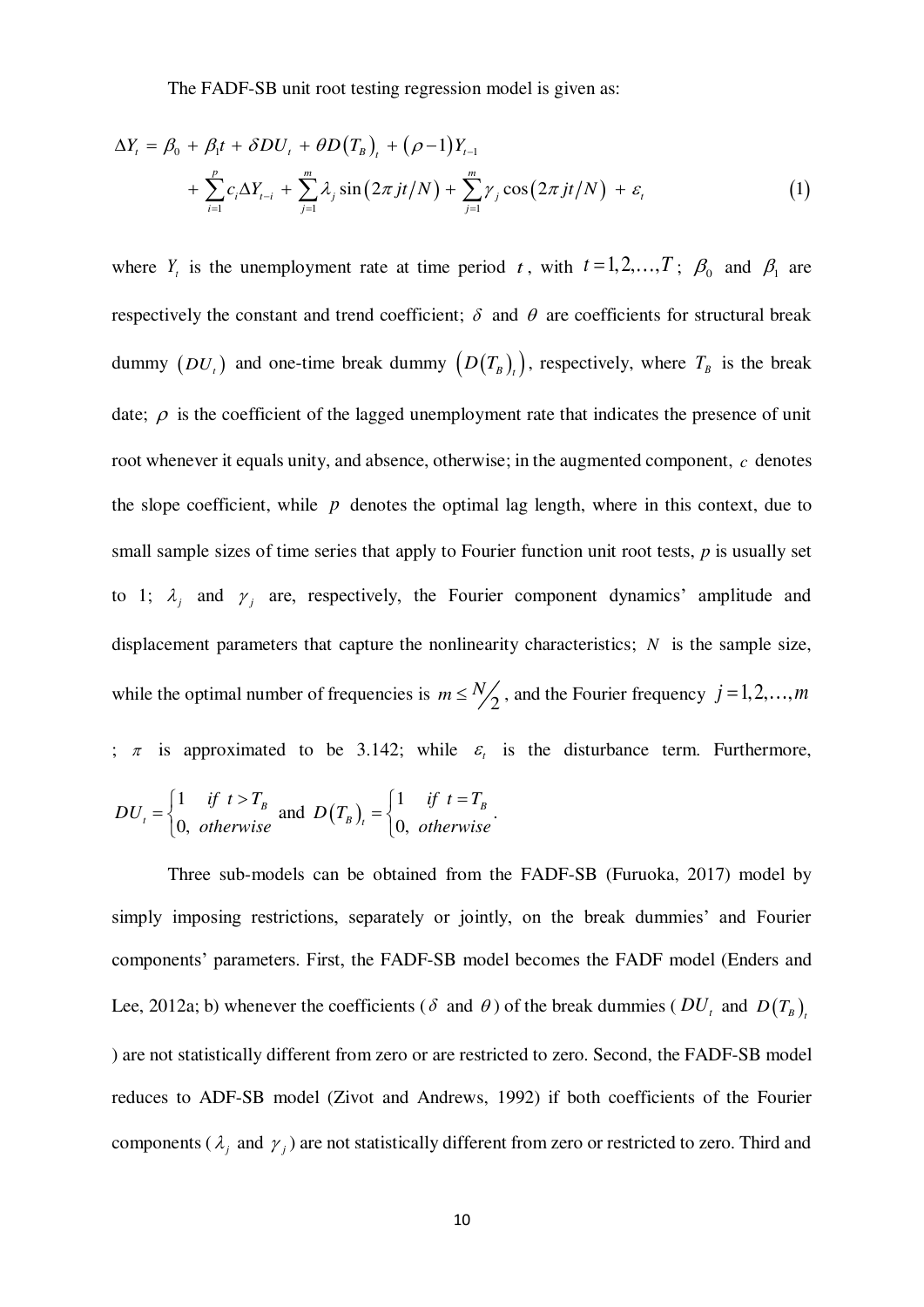final, the FADF-SB model becomes the ADF model (Dickey and Fuller, 1979) whenever  $\lambda_j$ ,  $\gamma_j$ ,  $\delta$  and  $\theta$  are all not statistically different from zero. Imperatively, the restricted features are simple and are not pronounced in the regression model. Consequently, the null hypothesis of  $\rho-1=0$  is tested for all four model constructs using the t-statistic, such that statistically significance will imply the absence of unit root.

 Following methodologies in extant literature (Kapetanios et al., 2003; Christoupolos and Leon-Ledesma, 2010; and Breuer et al., 2012), Li and Peng (2013) and He et al. (2014) independently proposed a SUR panel unit root testing framework. The above test in Eq. (1) (and other restricted models) are for testing unit root in univariate time series, while Breuer et al. (2012) SUR-ADF test (a Dickey-Fuller-like unit root tests) allows for cross-correlations in residuals of the panels.<sup>3</sup> Meanwhile, the ADF structure is linear in its form and does not allow for testing structural breaks of different forms. By considering the ability of exponential smooth transition regression nonlinearity in KSS (Kapetanios et al., 2003) test as abrupt structural breaks and by allowing for smooth breaks as in Enders and Lee (2012a; b), Li and Peng (2013) and He et al. (2014) propose SURFKSS unit root testing framework, which has proved to outperform other contending alternatives in SUR system.

The system of equations for unit root testing in panel SURFKSS for Fourier frequency  $k = 1$  is as follows:

$$
\Delta Y_{1,t} = \beta_{01} + \beta_1 Y_{1,t-1}^3 + \lambda_1 \sin(2\pi t/N) + \gamma_1 \cos(2\pi t/N) + \sum_{i=1}^{p_m} c_{1,i} \Delta Y_{1,t-i} + u_{1,t}
$$
  
\n
$$
\Delta Y_{2,t} = \beta_{02} + \beta_2 Y_{2,t-1}^3 + \lambda_2 \sin(2\pi t/N) + \gamma_1 \cos(2\pi t/N) + \sum_{i=1}^{p_m} c_{2,i} \Delta Y_{2,t-i} + u_{2,t}
$$
  
\n
$$
\vdots \qquad \vdots \qquad \vdots \qquad \vdots \qquad \vdots \qquad \vdots \qquad \vdots \qquad \vdots \qquad \vdots \qquad \vdots
$$
  
\n
$$
\Delta Y_{N,t} = \beta_{0N} + \beta_N Y_{N,t-1}^3 + \lambda_N \sin(2\pi t/N) + \gamma_1 \cos(2\pi t/N) + \sum_{i=1}^{p_m} c_{N,i} \Delta Y_{N,t-i} + u_{N,t}
$$

<u>.</u>

<sup>&</sup>lt;sup>3</sup> As it applies to cross-correlations in variables.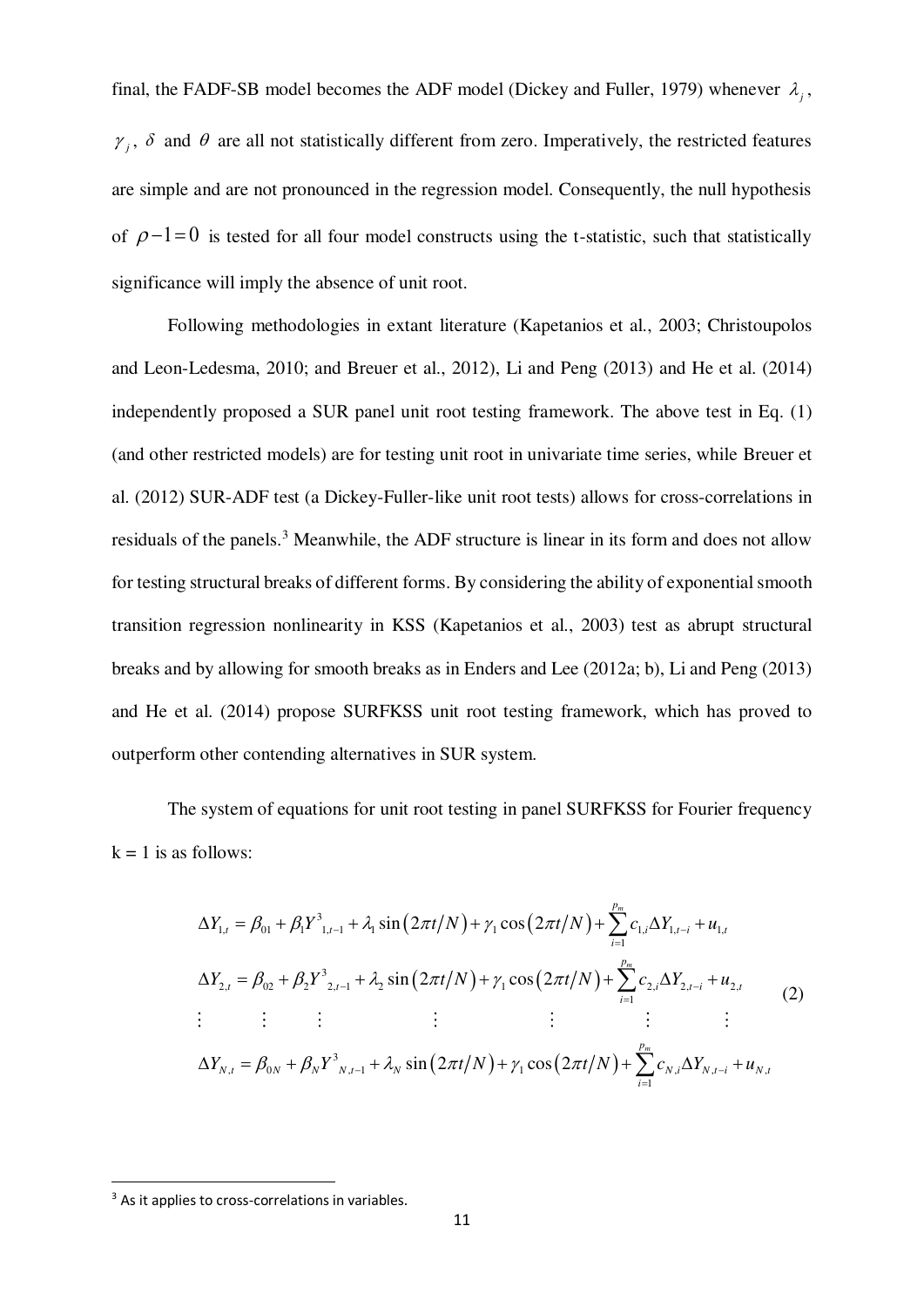where  $t = 1, 2, 3, \dots, T$  for *N* panels. The augmentation components  $\sum c_{j,i} \Delta Y_{j,t-i}$  correcting the serial correlation of the error terms are driven by parameters  $c_{j,i}$  where in the actual sense, minimum information criteria determine the optimal lags of this augmentation. The residuals  $u_{j,t}$  have contemporaneous cross-equation error correlation which makes the entire system a SUR. 1 *m p*  $j, i \rightarrow I$   $j, t-i$ *i*  $c_{j,i} \Delta Y_{j,t-1}$  $\sum_{i=1}^n c_{j,i} \Delta$ 

From Eq. (1), *N* pairs of null (alternative) hypotheses of unit root (no unit root) are tested individually as,

$$
H_0^1: \beta_1 = 0; H_A^1: \beta_1 < 0
$$
  
\n
$$
H_0^2: \beta_2 = 0; H_A^2: \beta_2 < 0
$$
  
\n
$$
\vdots
$$
  
\n
$$
H_0^N: \beta_N = 0; H_A^N: \beta_N < 0
$$
\n(3)

where SUR system in Eq. (2) provides the test statistics, which are computed in a similar manner to the univariate variants. Thus, SUR system produces more efficient estimators and more powerful test statistics compared to those of the univariate unit root testing approach, by exploiting the advantage of information inherent in the error covariance.

The SURFKSS system of equations in (2) becomes the SURKSS when the Fourier form parameters are not significant, while the system of equations becomes the SURFADF when the nonlinear AR component  $Y^3_{i,t-1}$  ( $j = 1,..., N$ ) is replaced with the linear AR component  $Y_{i,t-1}$ . The SURFKSS model becomes the SURADF model if both the Fourier and KSS nonlinear parts are absent or not significant. The KSS and FKSS models are the equivalent univariate models.

# **5. Empirical Results**

Following Yaya et al. (2019a; b) on the adoption of a battery of unit root tests, we consider here the unrestricted FADF-SB (column 5) unit root testing model and its restricted variants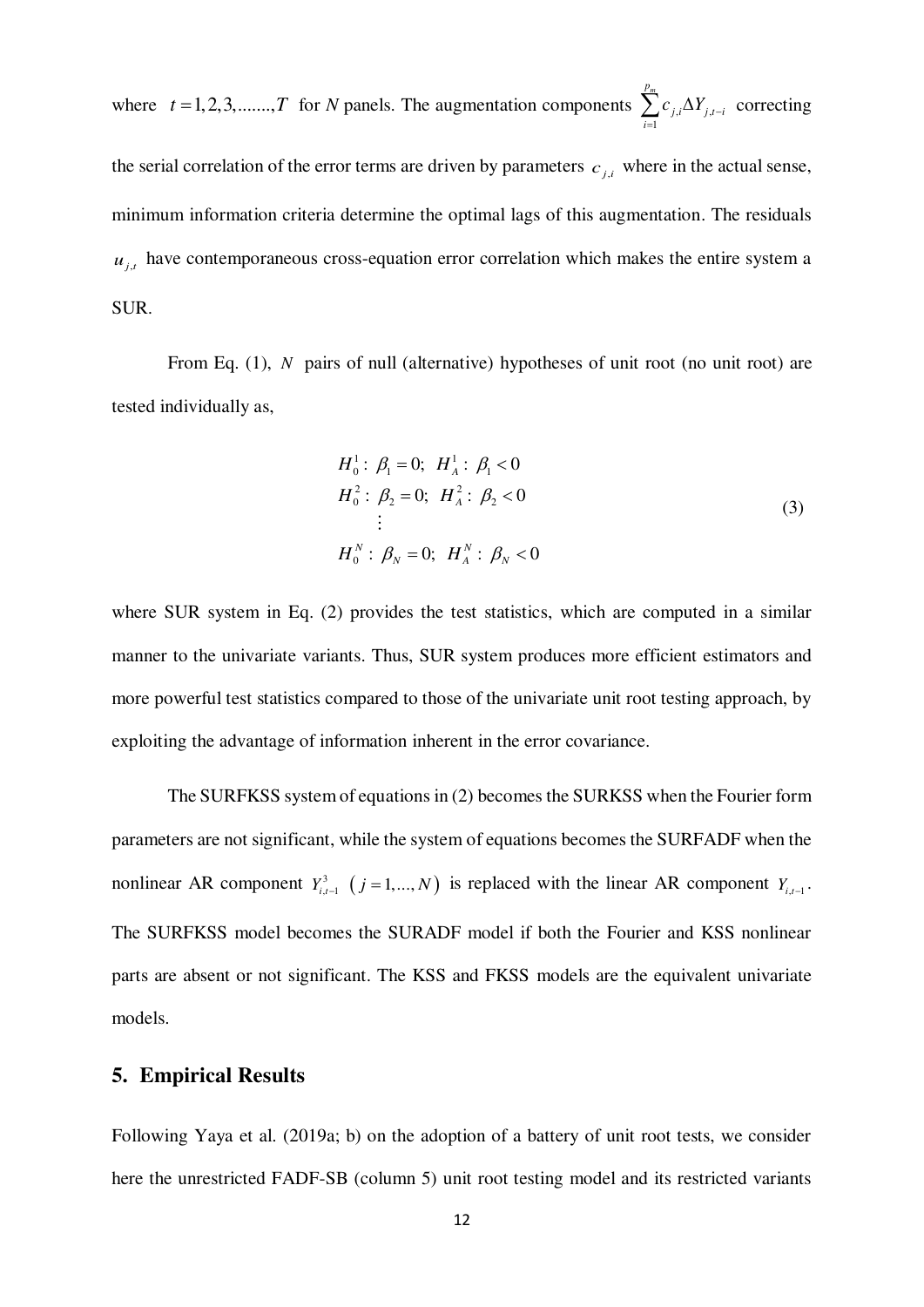(columns 2 – 4) – the ADF, FADF and the ADF-SB models, respectively (Table 4). From the ADF test, in which the lag augmentation has been restricted to unity, the hysteresis hypothesis is rejected in all cases except for the cases of Kuwait and Lebanon. However, when the Fourier function is incorporated, there seems to be a large reduction in the number of rejections of the hysteresis hypothesis. As such, we find 47.4% (that is, nine out of 19) rejections and these include Algeria, Bahrain, Egypt, Iran, Jordan, Libya, Morocco, Oman and Yemen. On ADF-SB model, the null of UHH is not rejected in Lebanon, while the hysteresis hypothesis is rejected in all 19 MENA countries under FADF-SB model framework. While incorporating Fourier functions alone appears to slightly weaken the power of the test to reject the hysteresis hypothesis, simultaneously incorporating both salient features of nonlinearity and structural breaks strengthens the power of the test. It also appears that examined MENA countries' unemployment rates are plagued more by the presence of structural shifts rather than nonlinearity. These shifts or structural breaks may have emanated from the changes in policies surrounding women participation in the labour market and entrepreneurship drive, among other factors. Imperatively, addressing the issue of structural shifts by incorporating structural breaks results in the non-rejection of the hysteresis hypothesis in Lebanon only. Interestingly, the estimated break-dates from the ADF-SB and FADF-SB models coincide for all the MENA member countries except Egypt, Iran, Iraq, Israel, Jordan and Lebanon. Results for the North African countries align with Yaya et al. (2019b).

#### **INSERT TABLE 4 ABOUT HERE**

In Table 5, we present the results for KSS, KFSS and their SUR versions. The essence of involving the univariate unit root tests, KSS and KFSS tests is just to re-assess the performance of ADF-SB and FADF-SB, noting that both of them cater for abrupt/instantaneous breaks and both break types (smooth and instantaneous), respectively. The lag augmentation is also restricted to unity for these tests as in the ones reported in Table 4. The KSS test leads to the rejection of hysteresis hypothesis in all cases considered except in the case of Oman and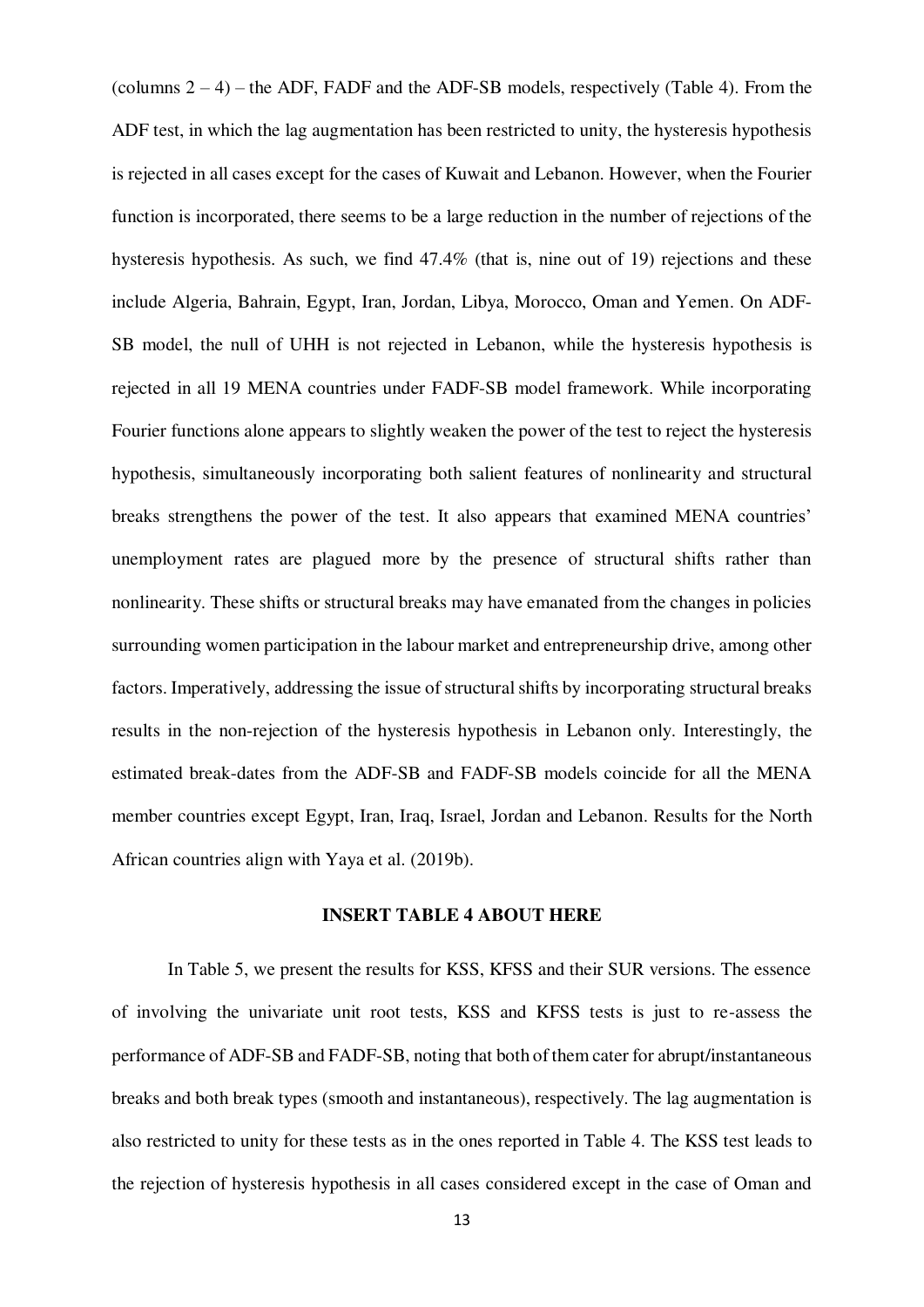Turkey (see results in Table 5). However, the result from the FKSS test indicated a downturn in the number of rejections of the hysteresis hypothesis. In particular, hysteresis is found in the unemployment rates of Kuwait, Lebanon, Oman and Turkey. This finding is in tandem with the discovery between the ADF and the FADF tests reported in Table 4. The incorporated Fourier function tends to weaken the power of the test in MENA unemployment rates. However, results from the SUR-based tests prove to be better as expected. We included the SUR version of the ADF and FADF tests to make a juxtaposition with the univariate ADF and FADF tests. As expected, the SURADF rejects UHH in all except Turkey. A similar result is achieved for the SURFADF test, as the unemployment hysteresis hypothesis is not rejected in Bahrain only. Interestingly, the SURKSS and SURFKSS tests reach the same conclusion as the SURADF and SURFADF tests, in which rejection is achieved in Turkey and Bahrain, respectively. Thus, the SUR versions of the tests proved more potent than the univariate tests and its inclusion bridges the gap between the Fourier-based tests and their non-Fourier counterparts.

#### **INSERT TABLE 5 ABOUT HERE**

# **6. Conclusions and Policy**

We examine nineteen (19) MENA countries' unemployment rates from 1991 to 2019 with a combination of unit root tests, to ascertain their behaviours with respect to the hysteresis hypothesis. We employ a battery of unit root tests, which includes the conventional univariate (ADF, ADF-SB and KSS), Fourier-based (FADF, FADF-SB and FKSS) and panel-based (SURADF, SURFADF, SURKSS and SURFKSS) unit root tests, to test for hysteresis in a bid to ensure that all plausible salient data features are taken into cognizance and the precision of determining the true nature of unemployment rate in MENA countries is increased.

The countries where hysteresis holds are Kuwait and Lebanon. When the Fourier function is incorporated into the ADF test, we find that the hysteresis hypothesis holds for more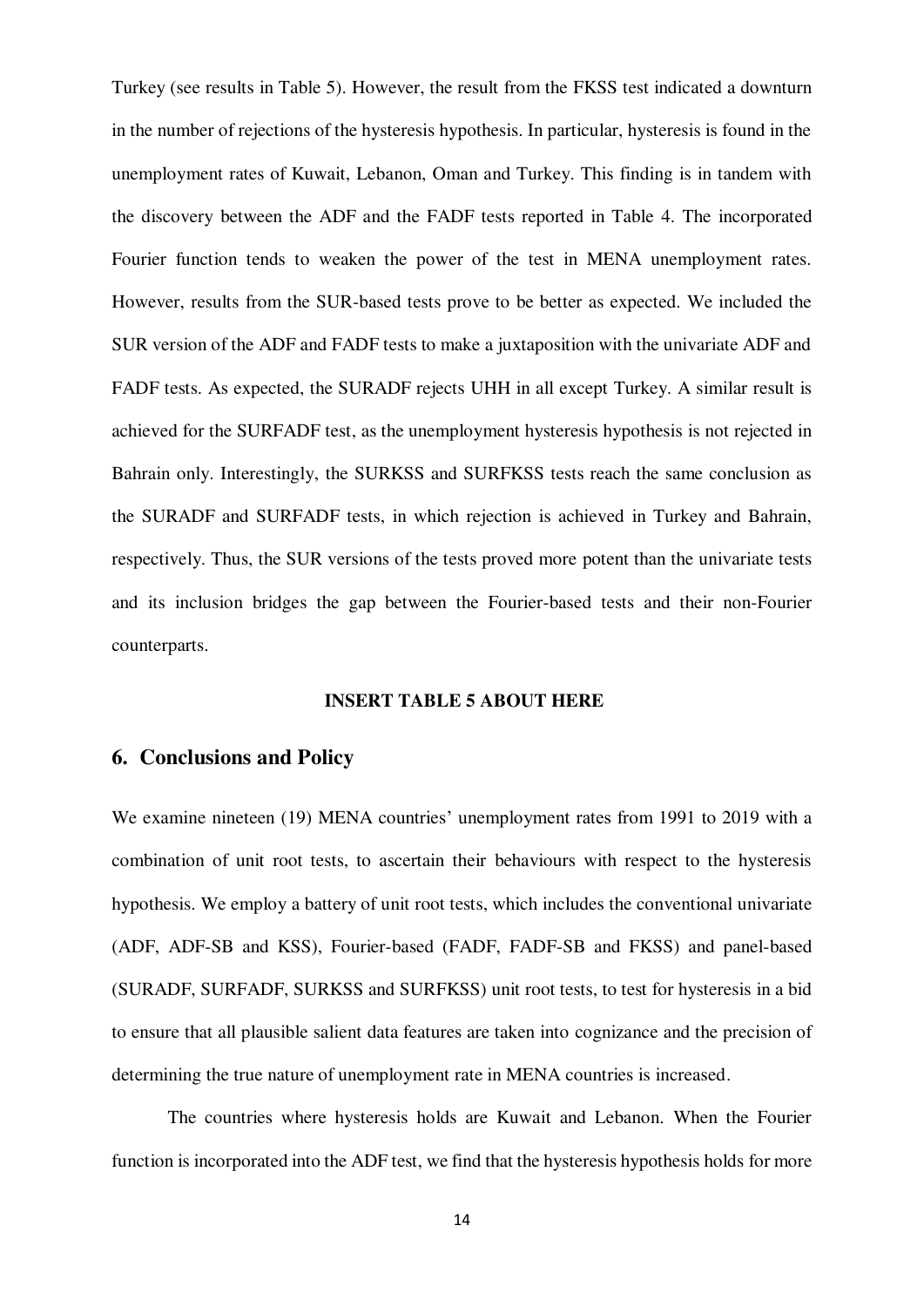countries (Iraq, Israel, Kuwait, Lebanon, Qatar, Saudi-Arabia, Syria, Tunisia, Turkey and UAE) than in the ADF case. This shows that tests that do not account nonlinearity, whenever they exist, are likely to be misleading. Our findings here are in contrast with those of Furuoka (2017) and Yaya et al. (2019b); who apply similar methods to five (5) European countries and forty-two (42) African countries, respectively; and find FADF model to be more potent than the ADF test in determining the stationarity stance of unemployment. The inclusion of structural breaks to the ADF and FADF models further improves the performance of the tests. The ADF-SB test rejects the existence of hysteresis effect in all except Lebanon, while the hysteresis hypothesis is rejected in all the MENA countries under the FADF-SB testing framework; thus, revealing that accounting for structural breaks, when existing, is also essential.

Further findings from the nonlinear KSS and FKSS tests indicate that hysteresis holds in the unemployment rates of Kuwait, Lebanon, Oman and Turkey under the FKSS test and Oman and Turkey alone under the KSS test. Incorporating Fourier functions alone appears to weaken the power of the test to reject unemployment hysteresis hypothesis of the MENA countries. By harnessing the advantage of panel unit root tests under SUR estimation procedure, it is discovered that SUR-ADF and SUR-KSS could not reject the existence of hysteresis effect in Turkey. In contrast, when the Fourier function is incorporated into the tests, SUR-FADF and SUR-FKSS tests reject the hysteresis hypothesis in all except Bahrain. Going by the results from these tests, hysteresis holds in 12 of the 19 MENA countries namely, Bahrain, Iraq, Israel, Kuwait, Lebanon, Qatar, Oman, Saudi-Arabia, Syria, Tunisia, Turkey and UAE. Thus, these 12 countries do not support the natural rate of unemployment hypothesis (NRUH) and can be said to have a nonstationary unemployment rate.

This finding is in contrast to Dogan and Erdogan (2016) who reveal hysteresis in all the 19 MENA economies. By implication, unemployment rates in these 12 MENA economies are higher than usual and do not revert to their natural rates even after temporary shock or stimulus.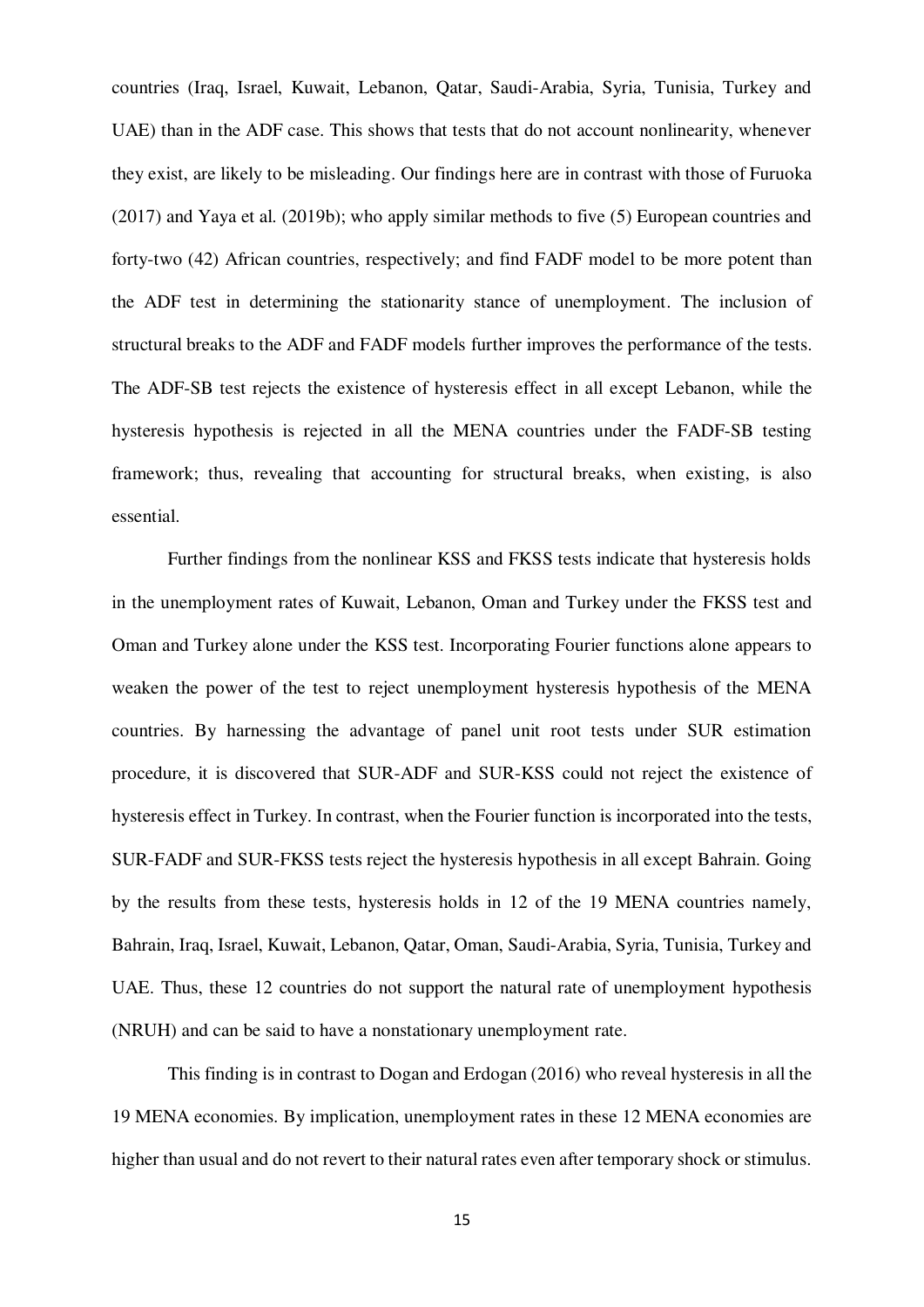Consequently, policymakers in countries with confirmed hysteresis would be required to put in place more effective programs aimed towards efficiently deal with the high rate of unemployment. This could be done by enacting laws that reduce gender biases, facilitate commensurate returns on the educational investment of young people, among others. The remaining seven MENA countries are observed to support the NAIRU hypothesis regardless of the unit root testing framework considered. In other words, the hysteresis hypothesis is consistently rejected across the recognized unit root testing frameworks when different salient features are either incorporated or excluded. These seven MENA countries with higher-thannormal unemployment rate but have a tendency to return to the natural rate of unemployment, may only require policymakers to pursue long-run strategies aimed at strengthening the labour market fundamentals.

Among the 19 countries covered in this paper, 16 are Arab countries where unemployment is significantly found among youth. The dominance of youth unemployment could be likened to high female participation in the labour force recently in the Arab region, particularly in Gulf Cooperation Council (GCC) countries where female unemployment rate is about ratio 7 to 1. Skills mismatch in Arab region is a serious problem, where youths are trained for professions that are not marketable (Jelili, 2010). Other factors that are responsible for unemployment hysteresis in MENA regions are the lack of sufficient employment opportunities and public sector employment and pay policies.

# **References**

Akdoğan, K. (2017), "Unemployment hysteresis and structural change in Europe," Empirical Economics, 53, 1415–1440.

Albulescu, C.T. and Tiwari, A.K. (2018), "Unemployment persistence in EU countries: new evidence using bounded unit root tests," Applied Economics Letters, 25(12), 807–810.

Becker, R., Enders, W. and Lee, J. (2004), "A general test for time dependence in parameters," Journal of Applied Econometrics, 19, 899–906.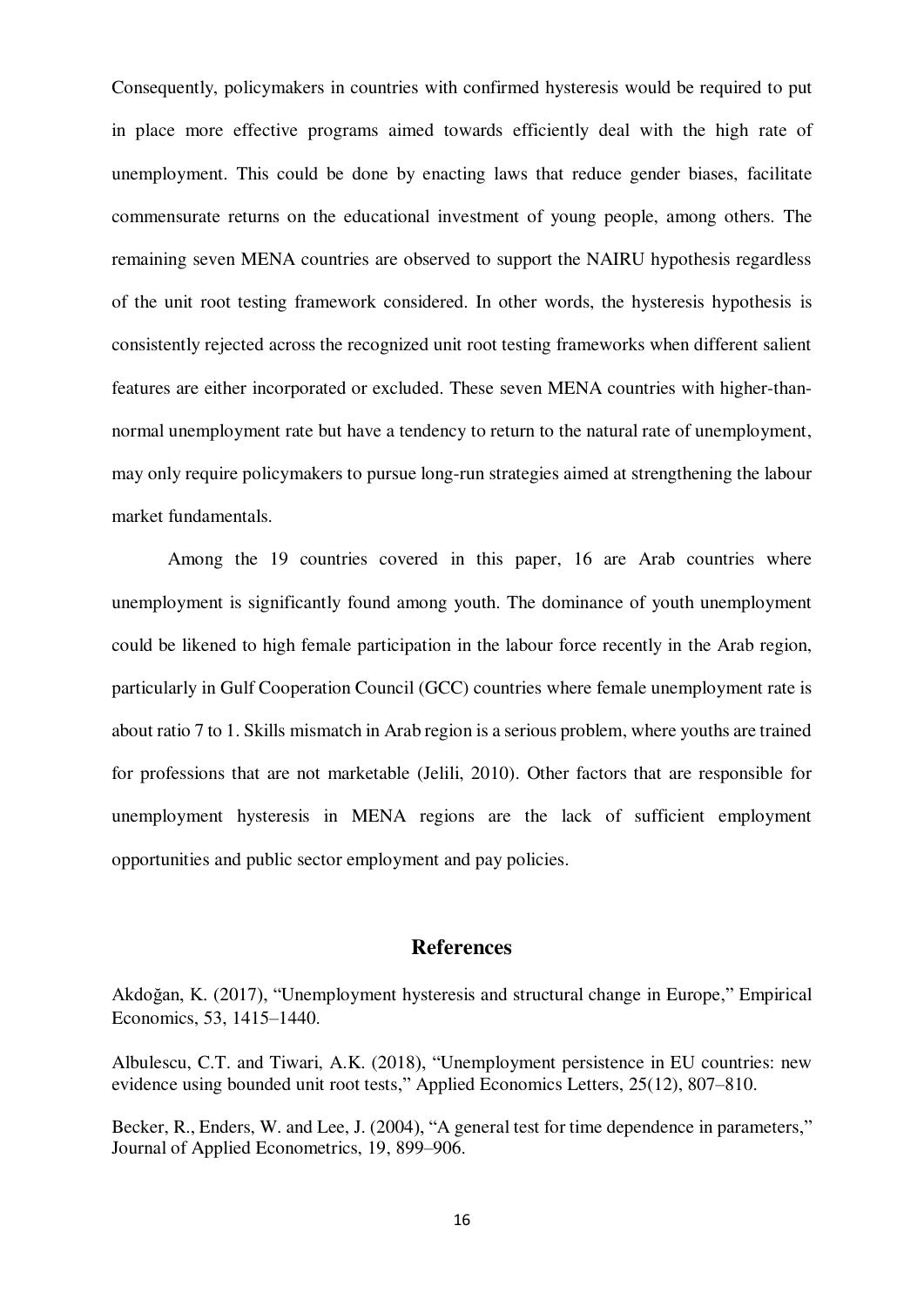Blanchard, O. and Katz, L. F. (1997), "What We Know and Do Not Know About the Natural Rate of Unemployment," Journal of Economic Perspectives, 11(1), 51-72.

Blanchard, O. and Summers, L. (1986), Hysteresis and the European Unemployment Problem. In Fischer, Stanley, ed., NBER Macroeconomics Annuals. Vol.1, Cambridge: Massachusetts Institute of Technology Press.

Breuer, J. B., McNown, R. and Wallace, M. (2002), "Series-specific unit root tests with panel data," Oxford Bulletin of Economics and Statistics, 64, 527–546.

Brunello, G. (1990), "Hysteresis and the Japanese experience: A preliminary investigation," Oxford Economic Papers, 42, 483–500.

Chaaban, J. (2009), "Youth and Development in the Arab Countries: The Need for a Different Approach," Middle Eastern Studies, 45(1), 33-55.

Camarero, M. and Tamarit, C. (2004), "Hysteresis vs. natural rate of unemployment: new evidence for OECD countries," Economics Letters, 84, 413–417.

Caporale, G.M. and Gil-Alana, L.A. (2018), "Unemployment in Africa: a fractional integration approach," South African Journal of Economics, 86(1), 76–81.

Chang, M., and Su, C. (2014), "Hysteresis versus natural rate in Taiwan's unemployment: Evidence from the educational attainment categories," Economic Modelling, 43, 293-304.

Cross, R. (2013), Unemployment: Natural Rate Epicycles or Hysteresis? A Keynote Address to the FMM Conference on- The Jobs Crisis: Causes, Cures, Constraints-Austerity, Unemployment and Hysteresis, Berlin, Germany.

Dickey, P.A. and Fuller, W.A. (1979), "Distribution of the estimators for autoregressive timeseries with a unit root," Journal of American Statistical Association, 74(366), 427–431.

Dogan, C. and Erdogan, S. (2016), "An Empirical Analyses of Unemployment hysteresis and Natural Rate of Unemployment Approaches for MENA Countries," Optimal Journal of Economics and Management Sciences, 3(2), 41-50.

Enders, W. and Lee, J. (2012a), "A unit root test using a Fourier series to approximate smooth breaks," Oxford Bulleting of Economics and Statistics, 74, 574-599.

Enders, W. and Lee, J. (2012b), "The flexible Fourier form and Dickey-Fuller-type unit root tests," Economic Letters, 117, 196-199.

Everaet, G. (2001), "Infrequent large shocks to unemployment: new evidence on alternative persistence perspectives," Labor, 15, 555–577.

Fabio, G. and Cleomar, G. (2008), "Hysteresis vs. natural rate of unemployment in Brazil and Chile," Applied Economics Letters, 15(1), 53-56.

Farmer, R. E. A. (2013), "The Natural Rate Hypothesis: An Idea Past its Sell-By Datel," Bank of England Quarterly Bulletin, Q3, 244-256.

Friedman, M. (1968), "The Role of Monetary Policy," American Economic Review, 58(1), 1- 17.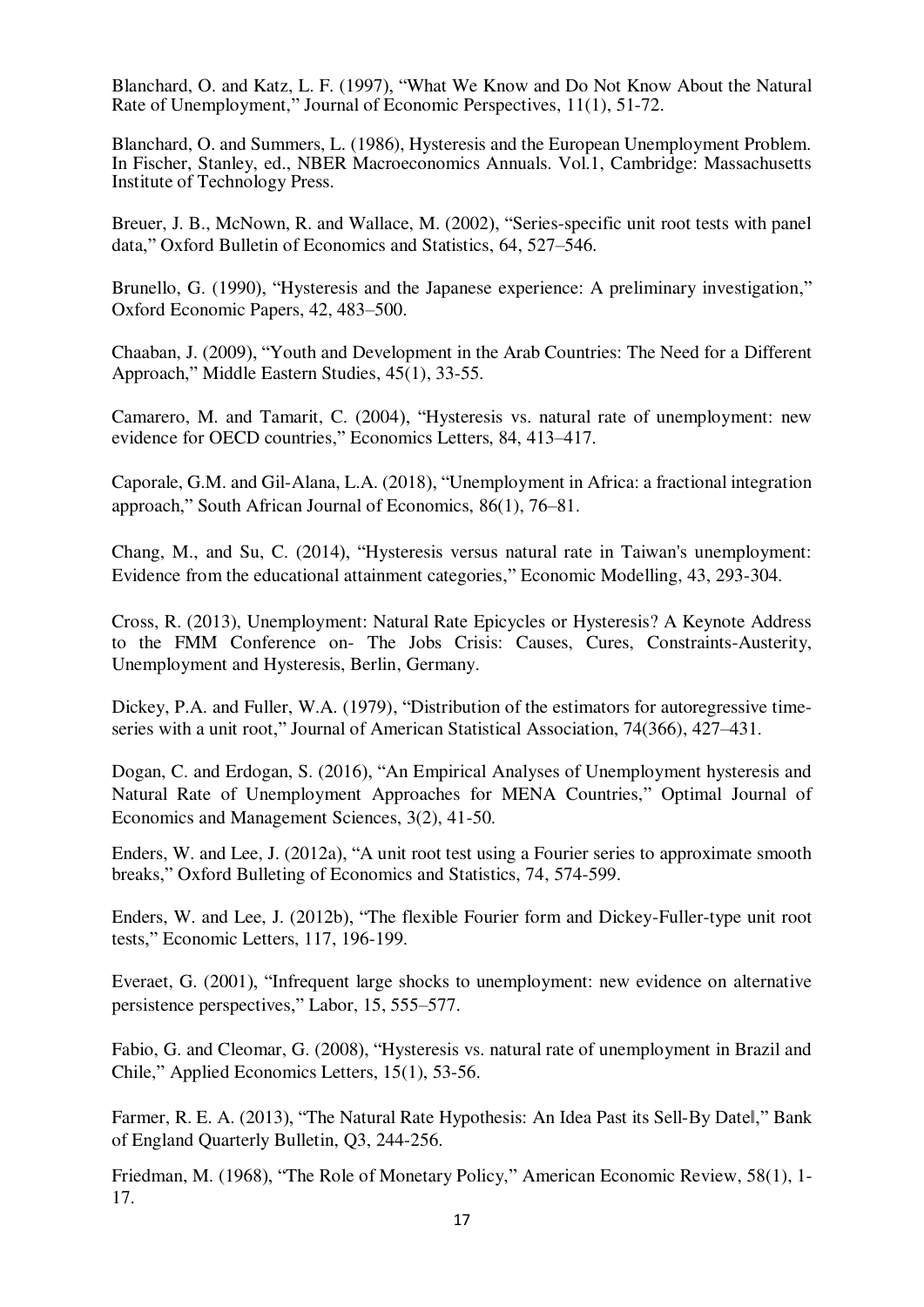Furuoka, F. (2017), "A new approach to testing unemployment hysteresis," Empirical Economics, 53(3), 1253-1280.

Garcia-Cintado, A., Romero-Avila, D. and Usabiaga, C. (2015), "Can the hysteresis hypothesis in Spanish regional unemployment be beaten? New evidence from unit root tests with breaks," Economic Modelling, 47, 244–252.

Gomes, F. and da Silva, C. G. (2008), "Hysteresis vs. natural rate of unemployment in Brazil and Chile," Applied Economics Letters, 15, 53–56.

He, H., Chou, M. C. and Chang, T. (2014), "Purchasing power parity for 15 Latin American countries: Panel SURKSS test with a Fourier function," Economic Modelling, 36, 37–43.

International Labour Organisation (2016), Labour Market Transitions of Young women and Men in the Middle East and North Africa. Work 4Youth Publication Series No. 44.

Jaeger, A. and Parkinson, M. (1994), "Some Evidence on Hysteresis in Unemployment Rates," European Economic Review, 38(2), 329 – 342.

Jelili, R. B. (2010). The Arab Region's Unemployment Problem Revisited. Kuwait: The Arab Planning Institute.

Kabbani, N. and Kothari, E. (2005), "Youth Employment in the MENA Region: A Situation Assessment," The World Bank Social Protection Discussion Paper, No. 0534.

Kanaliciakay, H., Nargeleçekenler, M. and Yilmaz, F. (2011), "Hysteresis in Unemployment: Evidence from 23 OECD Countries," Ekonomický časopis, 59(5), 488–505.

Kapetanios, G., Shin, Y. and Snell, A. (2003), "Testing for a unit root in the nonlinear STAR framework," Journal of Econometrics, 112, 359-379.

Khraief, S. and Azam, M. (2018), "Are unemployment rates in OECD countries stationary? Evidence from univariate and panel unit root tests," North America Journal of Economics and Finance, [https://doi.org/10.1016/j.najef.](about:blank)2018.08.021.

Klinger, S. and Weber, E. (2016), "Detecting unemployment hysteresis: a simultaneous unobserved components model with markov switching," Economic Letters, 144, 115–118.

Kula, F., and Aslan, A. (2010), "Hysteresis vs. natural rate of unemployment: One, the other, or both?" South East European Journal of Economics and Business, 5(1), 91-94.

León-Ledesma, M. A. (2002), "Unemployment Hysteresis in the US States and the EU: A Panel Approach," Bulletin of Economic Research, 54(2), pp. 95 – 103.

Li, Y. and Peng, H. (2013), "Inflation Persistence in Nine Latin American Countries: Panel SURKSS Test with a Fourier Function," Romanian Journal of Economic Forecasting – XVI(3).

Levin, A. and Lin, C. F. (1992), Unit Root Tests in Panel Data: Asymptotic and Finite-Sample Properties. [Working Paper UC San Diego, No. 92/23.] San Diego: University of California.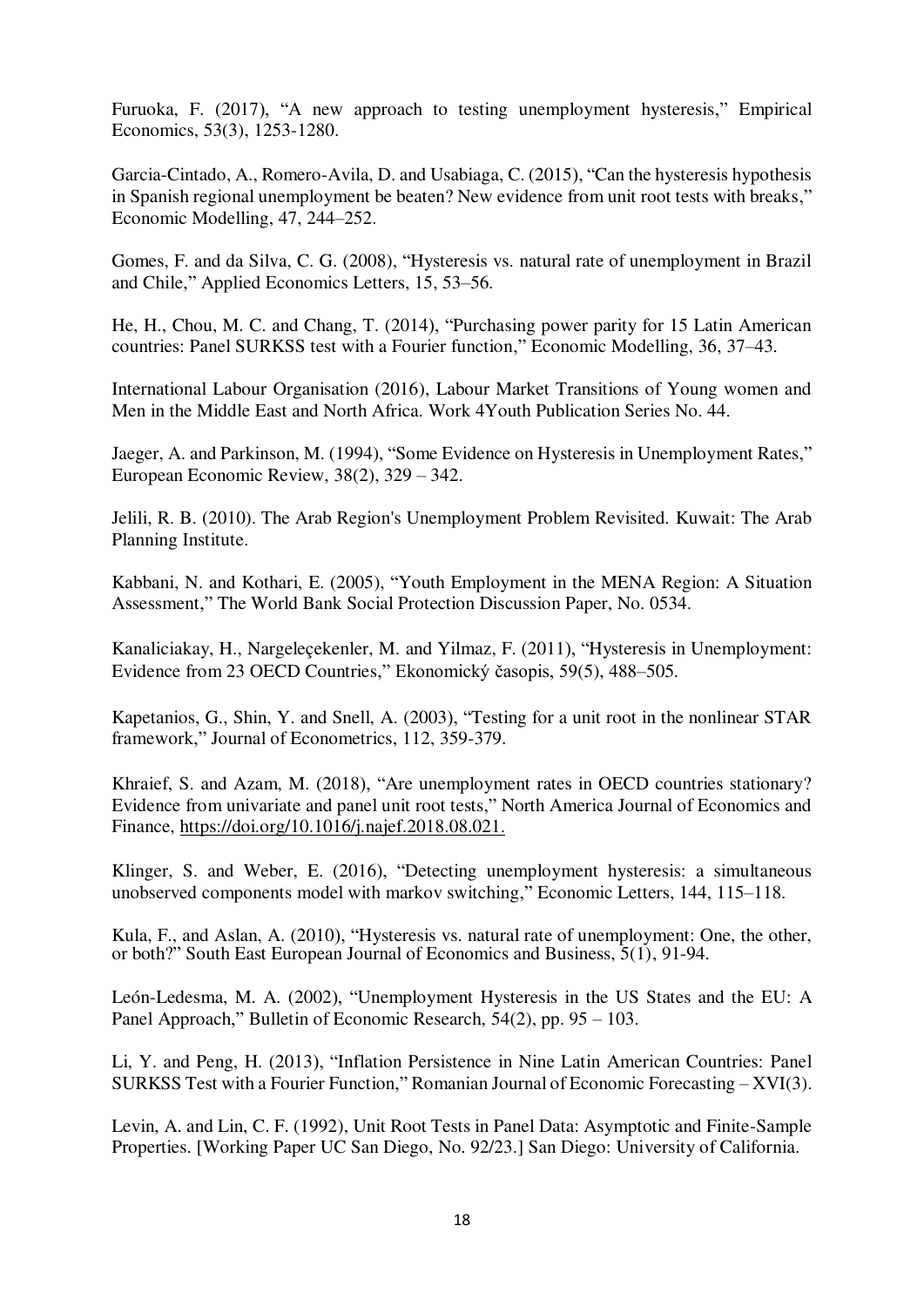Marjanovic, G., Maksimovic, L. and Stanisic, N. (2015), "Hysteresis and the NAIRU: the case of countries in transition," Prague Economics Papers, 2015(5), 503–515.

Marques, A.M., Lima, G.T. and Troster, V. (2017), "Unemployment persistence in OECD countries after the Great recession," Economic Modelling, 64, 105–116.

Mitchell, W. F. (1993), "Testing for unit roots and persistence in OECD unemployment rates," Applied Econometrics, 25, 1489-1501.

Munir, Q. and Ching, K. S. (2015), "Revisiting the hysteresis hypothesis in unemployment in selected emerging economies," International Journal of Economic Perspectives, 9(3), 1-22.

Neudorfer, P., Pichelmann, K. and Wagner, M. (1990), "Hysteresis, NAIRU and Long-term Unemployment in Austria," Empirical Economics, 15(2), 217 – 229.

Pascalau, R. (2010), "Unit root tests with smooth breaks: an application to the Nelson–Plosser data set," Applied Economic Letters, 17, 565–570.

Pesaran, M. Hashem (2007), "A Simple Panel Unit Root Test in the Presence of Cross-Section Dependence," Journal of Applied Econometrics, 22, 265-312.

Phelps, E. S. (1967), "Phillips curves, expectation of inflation and optimal unemployment," Economica, 34, 254–281.

Røed, K. (1996), "Unemployment hysteresis – Macro evidence from 16 OECD Countries," Empirical Economics, 21, 589-600.

Shulman, S. (1989), "The Natural Rate of Unemployment: Concept and Critique," Journal of Post Keynesian Economics, 11(4), 509-521.

Song, F.M. and Wu, Y. (1998), "Hysteresis in unemployment: evidence from OECD countries," The Quarterly Review of Economics and Finance, 38, 181-192.

Veganzones, M. A. and Pissarides, C.A. (2005), Labor Markets and Economic Growth in the MENA Region. CERDI, Working Papers.

World Bank (2018), World Development Indicators. Accessed March 2018, [https://databank.worldbank.org/data/source/w](about:blank)orld-development-indicators.

Xie, H., Chang, T., Grigorescu, A. and Hung, K. (2018), "Revisit hysteresis unemployment in Eastern Europe countries using quantile regression," Ekonomický časopis, 66(5), 522–537.

Yaya, O. S., Ogbonna, A. E. and Atoi, N. V. (2019), "Are inflation rates in OECD countries actually stationary during 2011-2018? Evidence based on Fourier Nonlinear Unit root tests with Break," The Empirical Economics Review, 9(4), 309-325.

Yaya, O. S., Ogbonna, A. E. and Mudida, R. (2019), "Hysteresis of Unemployment rate in Africa: New Findings from Fourier ADF test," Quality and Quantity International Journal of Methodology, 53(6), 2781-2795.

Yilanci, V. (2008), "Are unemployment rates nonstationary or nonlinear? Evidence from 19 OECD countries," Economics Bulletin, 3, 1-5.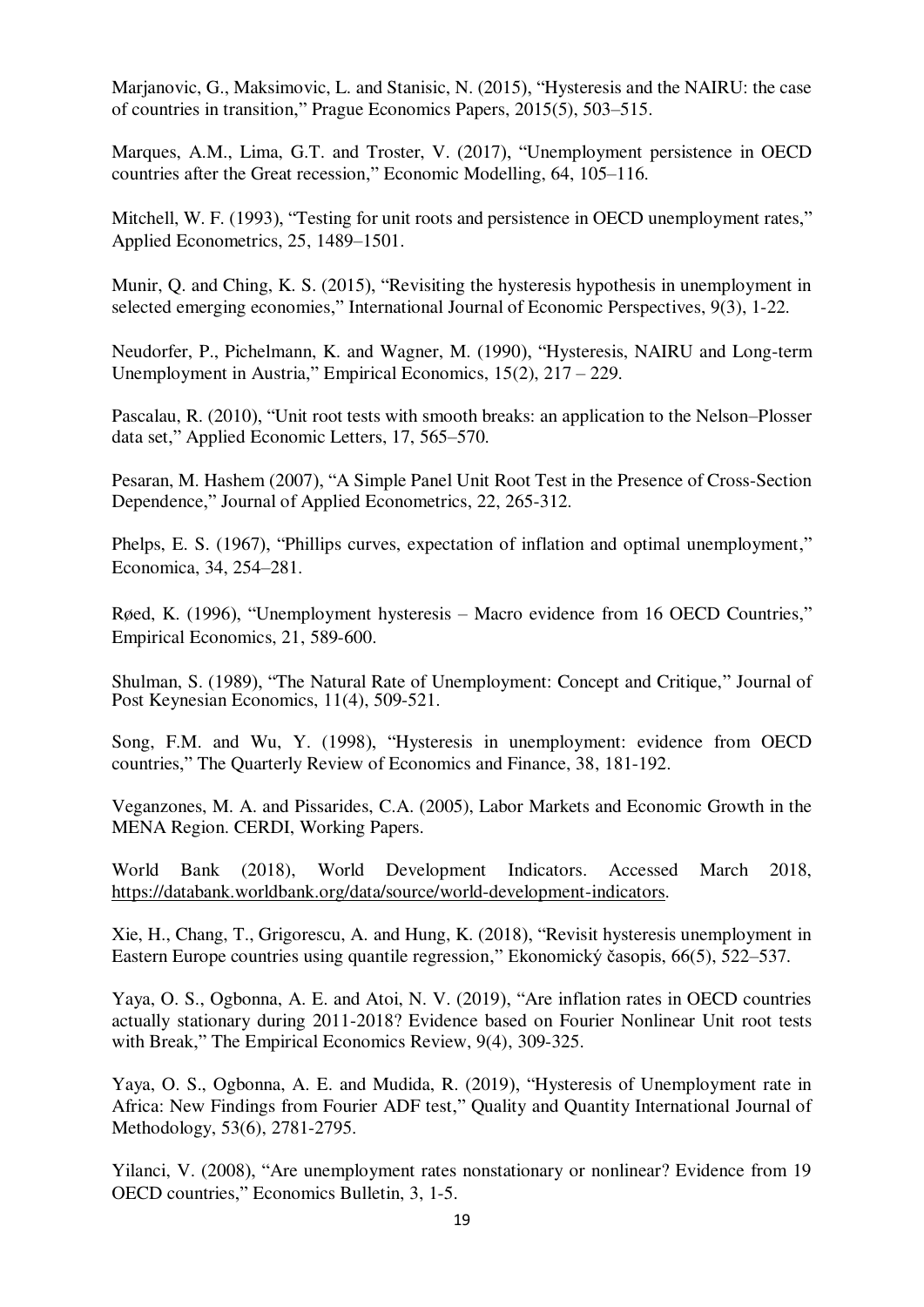Zivot, E. and Andrews, D. W. K. (1992), "Further evidence on Great Crash, the oil price shock and the unit root hypothesis," Journal of Business and Economic Statistics, 10, 251–270.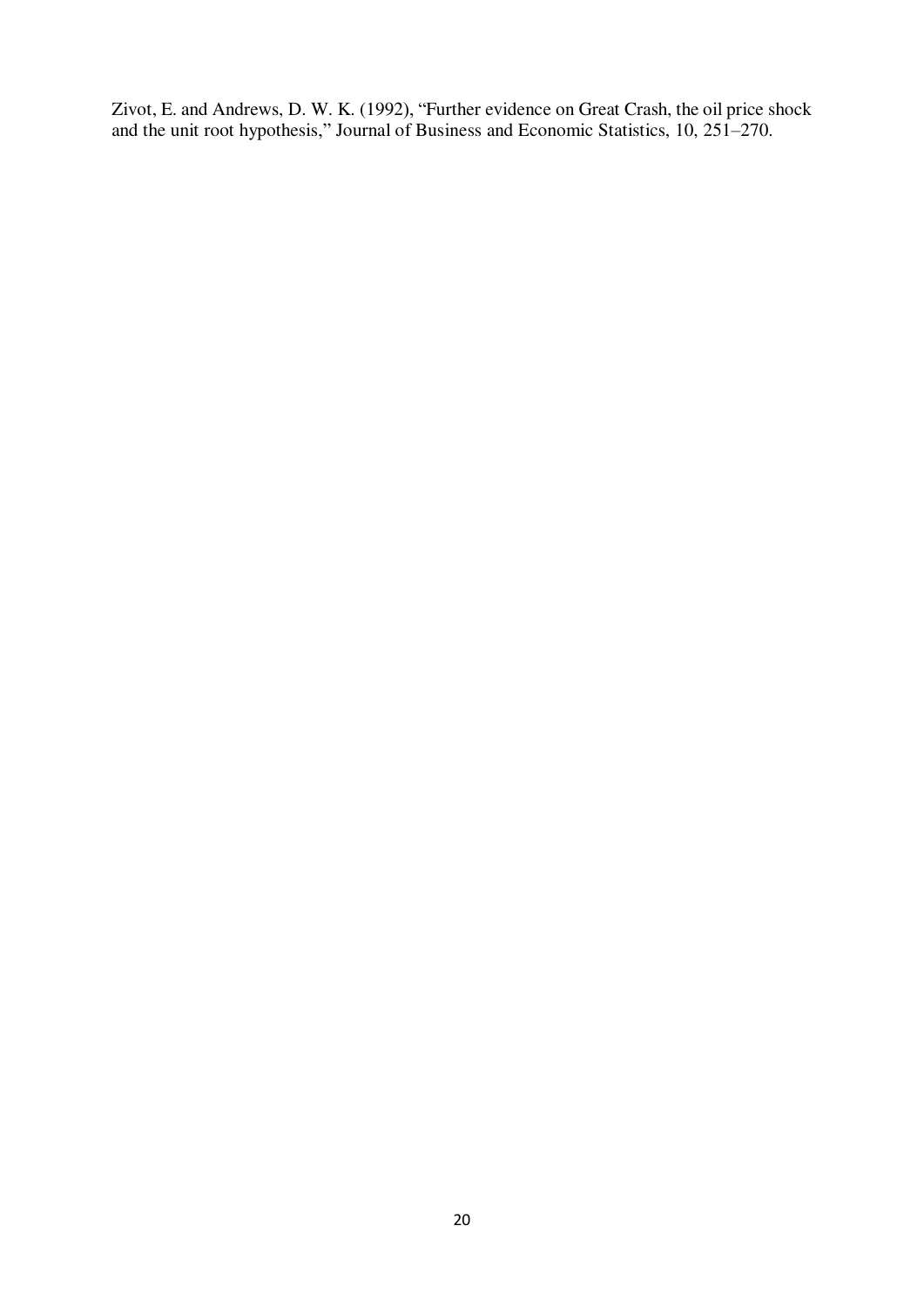| Country        | Code       | <b>1991</b> rate | <b>2019</b> rate | Minimum rate | <b>Maximum</b> rate |
|----------------|------------|------------------|------------------|--------------|---------------------|
| Algeria        | <b>DZA</b> | 20.60            | 12.35            | 9.82         | 31.84               |
| <b>Bahrain</b> | <b>BHR</b> | 0.97             | 0.97             | 0.84         | 1.22                |
| Egypt          | EGY        | 9.38             | 11.29            | 7.95         | 13.15               |
| Iran           | <b>IRN</b> | 11.10            | 11.99            | 9.10         | 13.52               |
| Iraq           | <b>IRQ</b> | 10.35            | 7.91             | 7.89         | 10.35               |
| Israel         | <b>ISR</b> | 13.39            | 3.93             | 3.93         | 14.08               |
| Jordan         | <b>JDN</b> | 19.48            | 14.94            | 11.90        | 19.70               |
| Kuwait         | <b>KWT</b> | 0.70             | 2.16             | 0.70         | 2.90                |
| Lebanon        | <b>LBN</b> | 8.22             | 6.20             | 6.11         | 8.98                |
| Libya          | <b>LBY</b> | 19.42            | 17.30            | 16.10        | 21.14               |
| Morocco        | <b>MOR</b> | 12.89            | 9.03             | 8.91         | 13.98               |
| Oman           | <b>OMN</b> | 4.60             | 3.08             | 3.08         | 5.07                |
| Qatar          | <b>QTR</b> | 1.32             | 0.14             | 0.14         | 1.70                |
| S. Arabia      | <b>SAR</b> | 6.99             | 5.92             | 4.35         | 7.20                |
| Syria          | <b>SYR</b> | 6.75             | 8.18             | 6.75         | 11.68               |
| Tunisia        | <b>TUN</b> | 15.07            | 15.51            | 12.37        | 18.33               |
| Turkey         | <b>TUR</b> | 8.21             | 11.90            | 6.50         | 12.55               |
| <b>UAE</b>     | <b>UAE</b> | 1.63             | 2.64             | 1.63         | 3.12                |
| Yemen          | YEM        | 8.04             | 12.81            | 7.98         | 14.02               |

**Table 1: Data Summary** 

Note: Rates are given in percentages.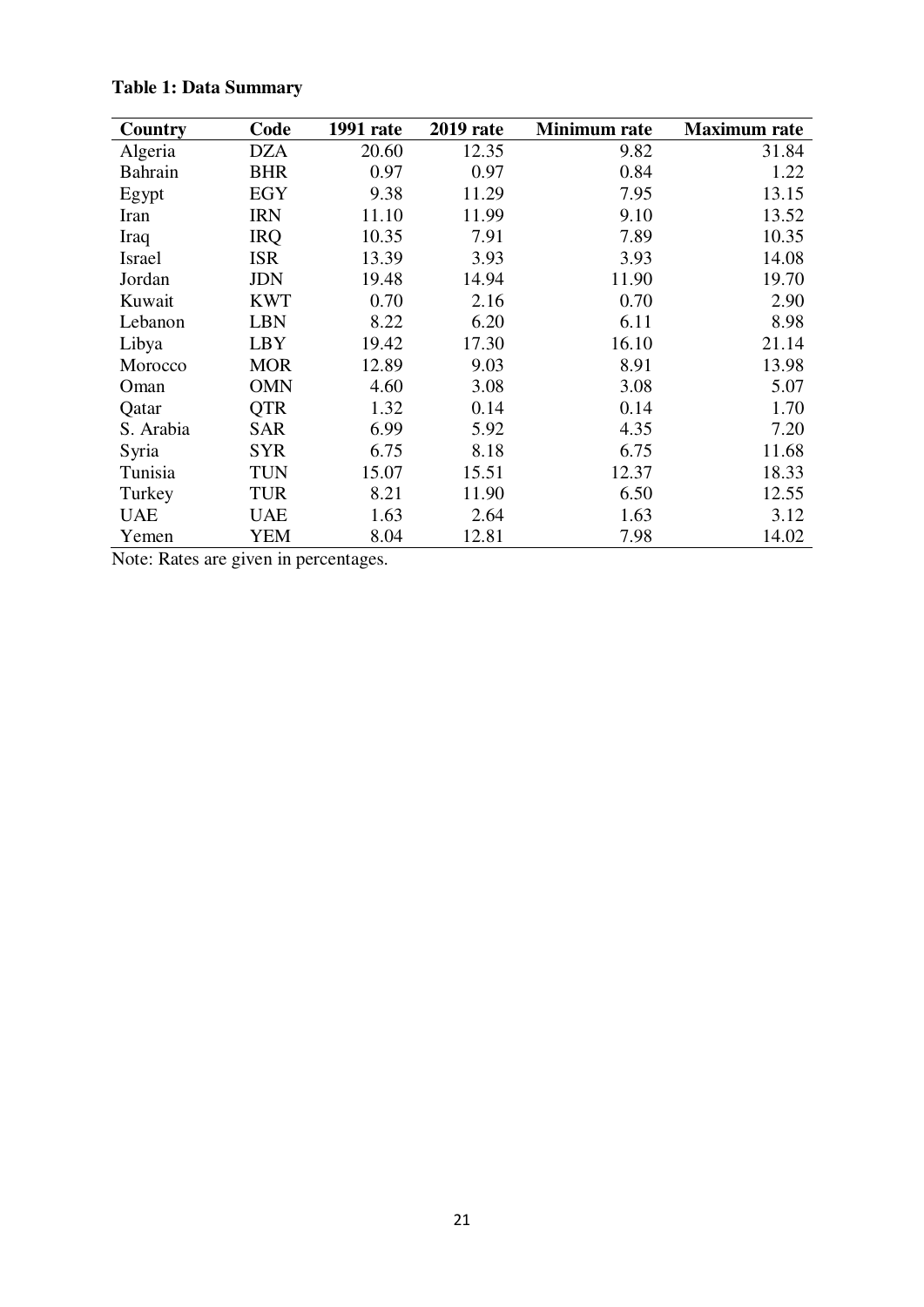

**Figure 1. Fitted Nonlinearities for Unemployment rates**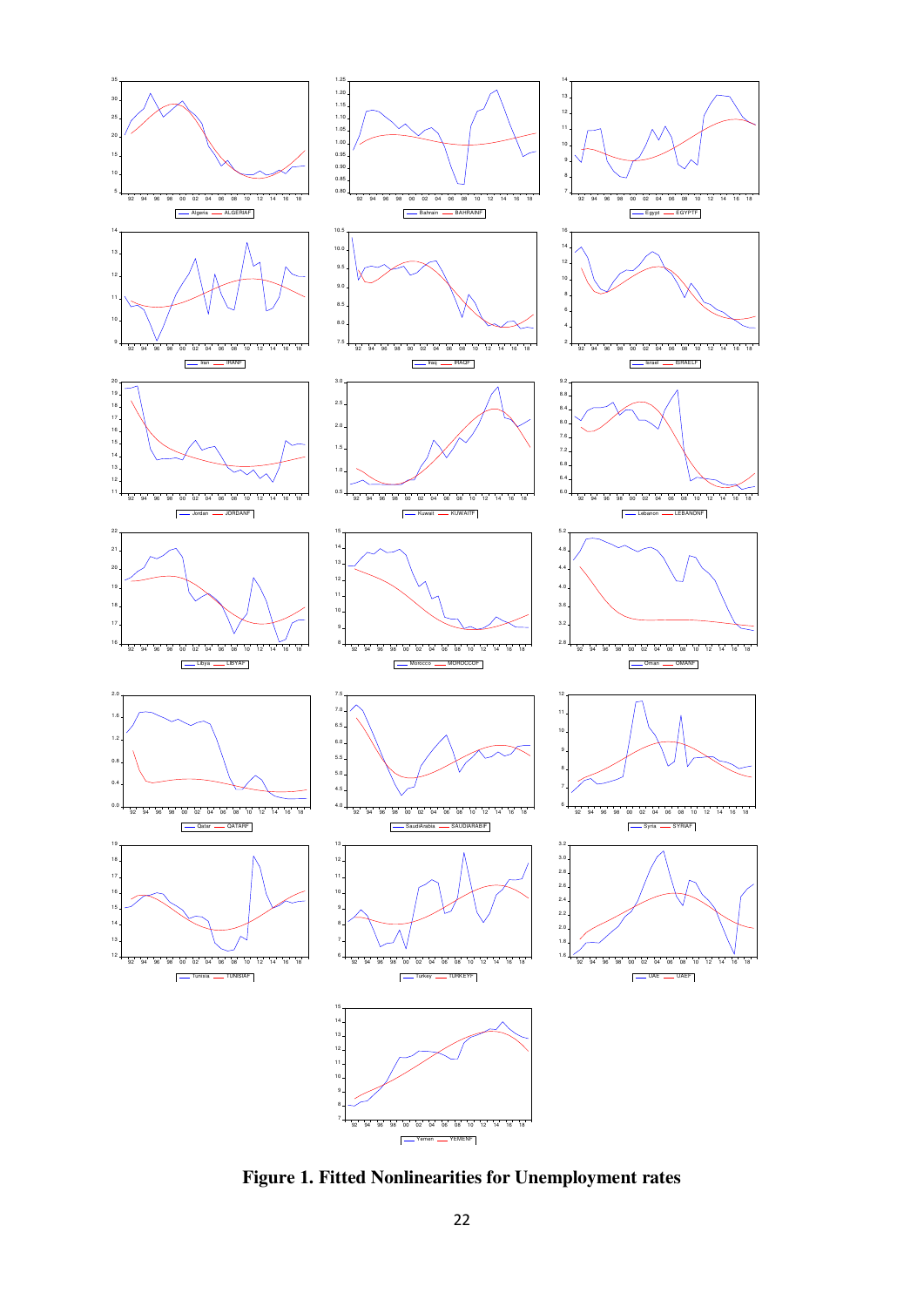| <b>Table 2: Results of Unconditional correlations</b> |  |
|-------------------------------------------------------|--|
|-------------------------------------------------------|--|

|            | Algeria<br><b>DZA</b> | Bahrain<br><b>BHR</b> | Egypt<br>EGY          | Iran<br><b>IRN</b>    | Iraq<br><b>IRO</b> | Israel<br><b>ISR</b> | Jordan<br><b>JDN</b> | Kuwait<br><b>KWT</b> | Lebanon<br><b>LBN</b> | Libya<br>LBY           | Morocco<br><b>MOR</b> | Oman<br><b>OMN</b> | Qatar<br><b>QTR</b> | S. Arabia<br><b>SAR</b> | Syria<br><b>SYR</b> | Tunisia<br>TUN        | Turkey<br>TUR | <b>UAE</b><br><b>UAE</b> |
|------------|-----------------------|-----------------------|-----------------------|-----------------------|--------------------|----------------------|----------------------|----------------------|-----------------------|------------------------|-----------------------|--------------------|---------------------|-------------------------|---------------------|-----------------------|---------------|--------------------------|
| Bahrain    | 0.184                 |                       |                       |                       |                    |                      |                      |                      |                       |                        |                       |                    |                     |                         |                     |                       |               |                          |
| Egypt      | $-0.504**$            | 0.330                 |                       |                       |                    |                      |                      |                      |                       |                        |                       |                    |                     |                         |                     |                       |               |                          |
| Iran       | $-0.423$ <sup>*</sup> | $-0.026$              | 0.195                 |                       |                    |                      |                      |                      |                       |                        |                       |                    |                     |                         |                     |                       |               |                          |
| Iraq       | $0.801**$             | 0.041                 | $-0.577**$            | $-0.347$              |                    |                      |                      |                      |                       |                        |                       |                    |                     |                         |                     |                       |               |                          |
| Israel     | $0.629**$             | $-0.008$              | $-0.560**$            | $-0.174$              | $0.878***$         |                      |                      |                      |                       |                        |                       |                    |                     |                         |                     |                       |               |                          |
| Jordan     | $0.426*$              | $-0.113$              | $-0.119$              | $-0.122$              | $0.498**$          | $0.482**$            |                      |                      |                       |                        |                       |                    |                     |                         |                     |                       |               |                          |
| Kuwait     | $-0.886**$            | 0.084                 | $0.727**$             | 0.355                 | $-0.871**$         | $-0.728**$           | $-0.522**$           |                      |                       |                        |                       |                    |                     |                         |                     |                       |               |                          |
| Lebanon    | $0.765***$            | $-0.181$              | $-0.602**$            | $-0.487**$            | $0.843***$         | $0.771***$           | 0.362                | $-0.850**$           |                       |                        |                       |                    |                     |                         |                     |                       |               |                          |
| Libya      | $0.811***$            | $0.405*$              | $-0.448$ <sup>*</sup> | $-0.410*$             | $0.690**$          | $0.534**$            | 0.262                | $-0.740**$           | $0.660**$             |                        |                       |                    |                     |                         |                     |                       |               |                          |
| Morocco    | $0.960**$             | 0.205                 | $-0.525**$            | $-0.525***$           | $0.834**$          | $0.644**$            | $0.466*$             | $-0.889**$           | $0.783**$             | $0.848**$              |                       |                    |                     |                         |                     |                       |               |                          |
| Oman       | $0.712**$             | 0.356                 | $-0.546**$            | $-0.319$              | $0.826**$          | $0.824**$            | 0.200                | $-0.735**$           | $0.739**$             | $0.758**$              | $0.735***$            |                    |                     |                         |                     |                       |               |                          |
| Qatar      | $0.924**$             | 0.200                 | $-0.505**$            | $-0.404$ <sup>*</sup> | $0.924**$          | $0.816**$            | $0.465^*$            | $-0.882**$           | $0.853**$             | $0.834**$              | $0.924**$             | $0.858**$          |                     |                         |                     |                       |               |                          |
| S. Arabia  | $-0.101$              | $-0.039$              | 0.302                 | $-0.141$              | 0.086              | 0.119                | $0.696**$            | $-0.020$             | 0.042                 | $-0.076$               | $-0.030$              | $-0.051$           | 0.028               |                         |                     |                       |               |                          |
| Syria      | $-0.080$              | $-0.178$              | 0.010                 | $0.392*$              | $-0.065$           | 0.146                | $-0.315$             | 0.178                | $-0.057$              | $-0.332$               | $-0.235$              | 0.014              | $-0.049$            | $-0.470*$               |                     |                       |               |                          |
| Tunisia    | 0.154                 | $0.645***$            | $0.401^*$             | $-0.048$              | $-0.144$           | $-0.282$             | 0.078                | 0.082                | $-0.266$              | $0.402*$               | 0.154                 | $-0.046$           | 0.068               | 0.060                   | $-0.327$            |                       |               |                          |
| Turkey     | $-0.641**$            | $-0.244$              | $0.372^{*}$           | $0.517**$             | $-0.440*$          | $-0.309$             | $-0.058$             | $0.580**$            | $-0.608**$            | $-0.799$ <sup>**</sup> | $-0.704**$            | $-0.540**$         | $-0.594**$          | 0.178                   | 0.281               | $-0.339$              |               |                          |
| <b>UAE</b> | $-0.363$              | $-0.243$              | 0.020                 | $0.452*$              | $-0.125$           | 0.045                | $-0.405$             | 0.309                | $-0.123$              | $-0.300$               | $-0.468$ <sup>*</sup> | $-0.077$           | $-0.196$            | $-0.239$                | $0.560**$           | $-0.424$ <sup>*</sup> | $0.513**$     |                          |
| Yemen      | $-0.734**$            | 0.015                 | $0.507**$             | $0.569**$             | $-0.751**$         | $-0.627**$           | $-0.704**$           | $0.835***$           | $-0.748**$            | $-0.665**$             | $-0.803**$            | $-0.647**$         | $-0.767$ **         | $-0.448$ <sup>*</sup>   | $0.416*$            | $-0.022$              | $0.542**$     | $0.506**$                |

Note: In bold significant correlations. \*\* and \* imply significant correlations at 1 and 5% levels, respectively for 2-tailed test.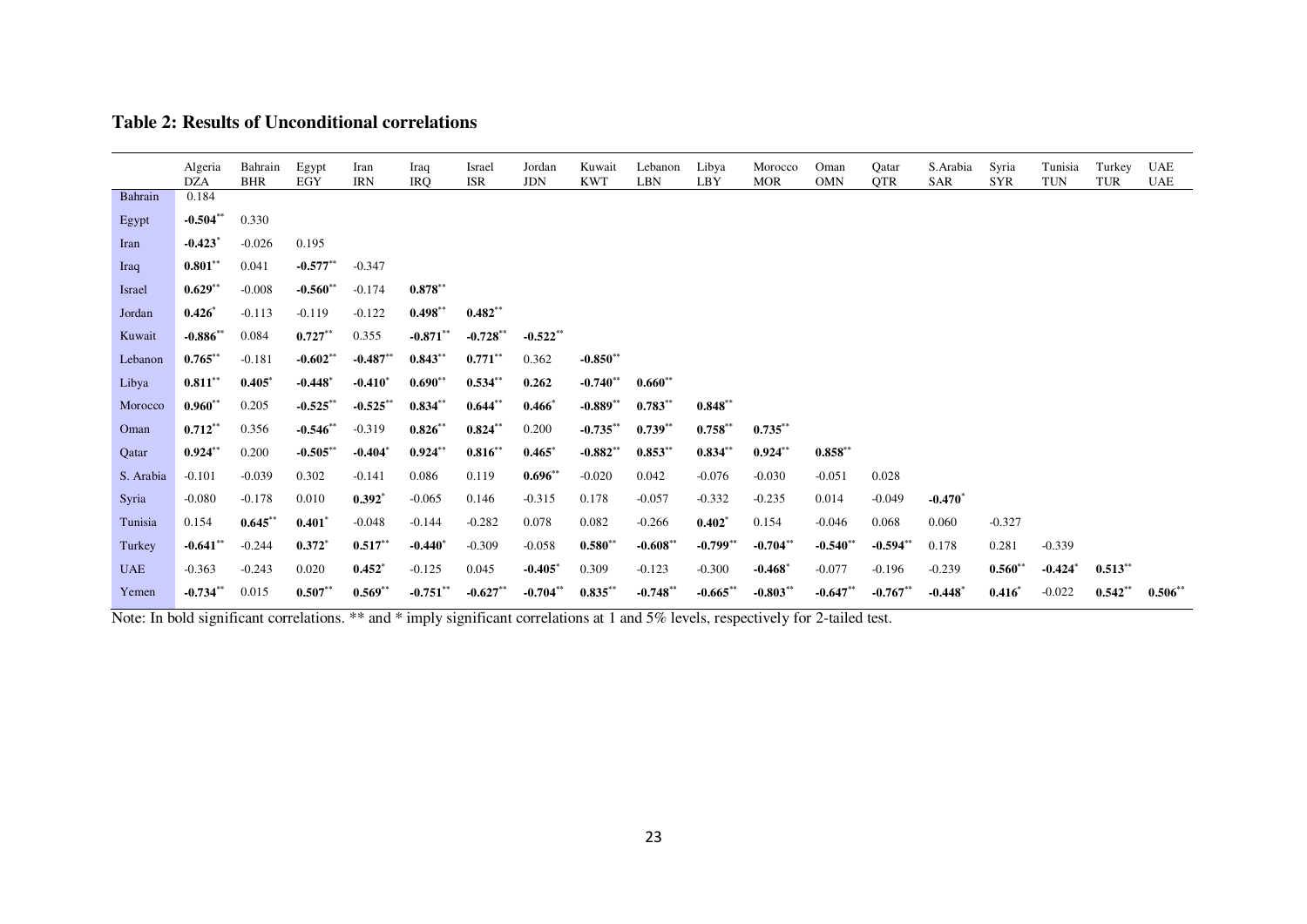| Country    | Intercept | <b>Time trend</b> | Sin1      | Cos1      |
|------------|-----------|-------------------|-----------|-----------|
| Algeria    | 3.6154    | $-0.2399$         | 8.2365    | $-0.2269$ |
| Bahrain    | 0.0442    | $-0.0031$         | $-0.0140$ | 0.0357    |
| Egypt      | $-1.1480$ | 0.0725            | $-0.3349$ | 0.8186    |
| Iran       | $-0.7115$ | 00488             | $-0.2609$ | $-0.2730$ |
| Iraq       | 0.9596    | $-0.0627$         | 0.1658    | $-0.2530$ |
| Israel     | 5.2151    | $-0.3389$         | $-1.1481$ | $-1.7793$ |
| Jordan     | 2.0678    | $-0.1445$         | 0.3476    | 1.3352    |
| Kuwait     | $-0.6777$ | 0.0447            | $-0.4134$ | 0.0906    |
| Lebanon    | 1.1445    | $-0.0739$         | 0.2687    | $-0.4861$ |
| Libya      | 1.2759    | $-0.0853$         | 0.8533    | 0.0485    |
| Morocco    | 1.6020    | $-0.1077$         | 1.6623    | 0.1809    |
| Oman       | 1.1100    | $-0.0725$         | $-0.2280$ | $-0.3076$ |
| Qatar      | 0.6403    | $-0.0419$         | 0.3448    | $-0.1571$ |
| S. Arabia  | 0.8800    | $-0.0613$         | $-0.5179$ | 0.5256    |
| Syria      | $-0.7720$ | 0.0577            | $-0.0521$ | $-1.2502$ |
| Tunisia    | $-0.4385$ | 0.0236            | 0.7290    | 1.1354    |
| Turkey     | $-1.4278$ | 0.0960            | $-0.4337$ | $-0.1688$ |
| <b>UAE</b> | $-0.3589$ | 0.0261            | $-0.0568$ | $-0.4439$ |
| Yemen      | $-3.0120$ | 0.2040            | $-0.1238$ | $-0.6460$ |

**Table 3: Results of Fourier nonlinearity test** 

Note: In bold significant parameter estimates at 5% level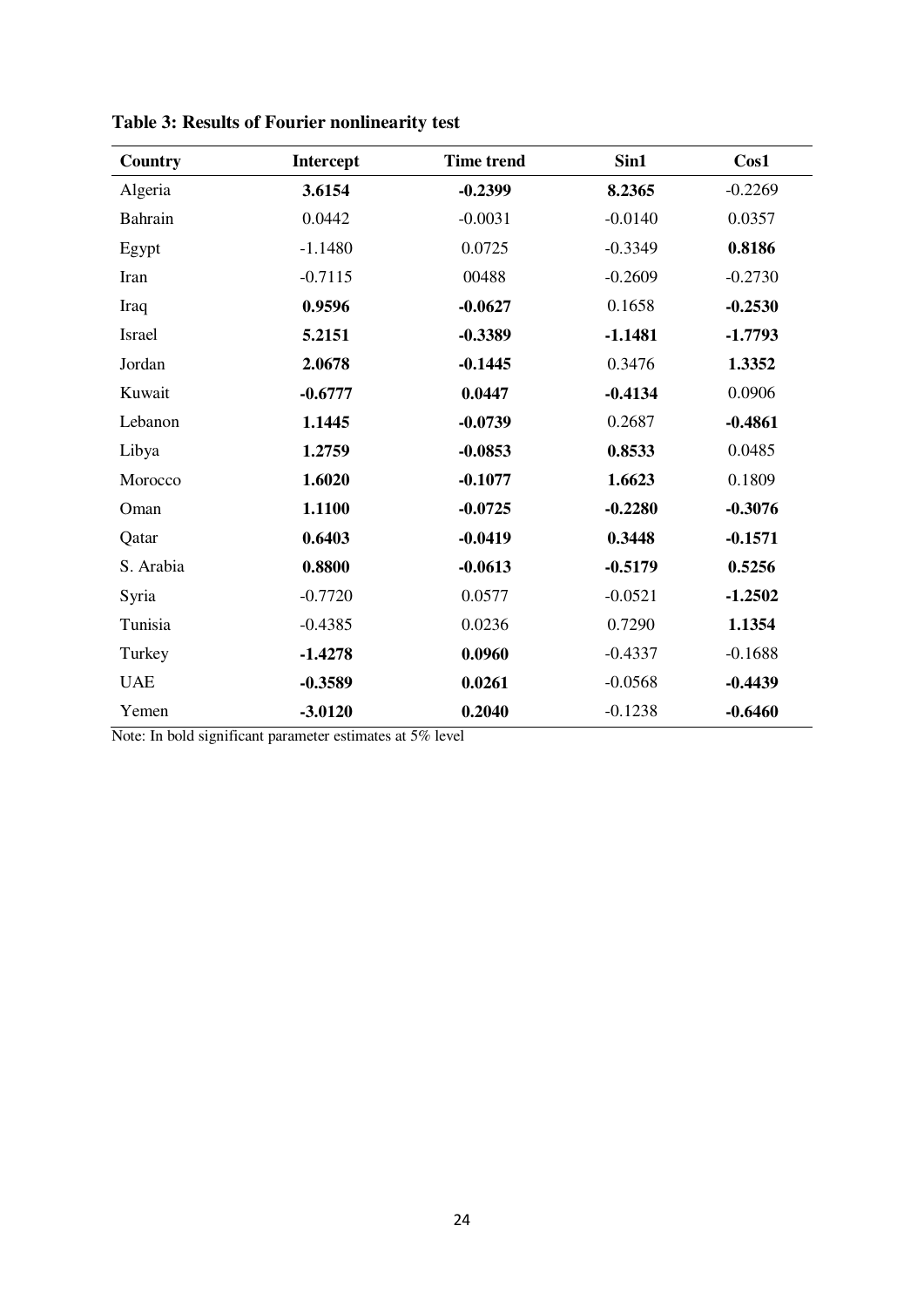| Country    | <b>ADF</b> | <b>FADF</b>   | <b>ADF-SB</b>               | <b>FADF-SB</b>                 |
|------------|------------|---------------|-----------------------------|--------------------------------|
| Algeria    | $-4.1798$  | $-4.6510$ [2] | -251.1862 [2011, 72.4138]   | -226.6772 [2011, 72.4138, 2]   |
| Bahrain    | $-4.8443$  | $-4.6979$ [1] | -303.9806 [2012, 75.8621]   | -267.0377 [2012, 75.8621, 2]   |
| Egypt      | $-3.9194$  | $-5.8538[1]$  | -5.4575 [2013, 79.3103]     | $-10.2037$ [2012, 75.8621, 1]  |
| Iran       | -3.8813    | $-4.6512$ [1] | -5.0894 [2014, 82.7586]     | $-6.3058$ [2013, 79.3103, 1]   |
| Iraq       | $-3.8580$  | $-4.1750$ [1] | -4.7851 [1995, 17.2414]     | -5.4964 [1994, 13.7931, 1]     |
| Israel     | $-3.8513$  | $-4.1392$ [1] | -4.8678 [1996, 20.6897]     | -5.4395 [1995, 17.2414, 1]     |
| Jordan     | $-3.8659$  | $-4.7252$ [1] | -5.3680 [2016, 89.6552]     | $-6.5736$ [2000, 34.4828, 1]   |
| Kuwait     | $-3.1968$  | $-4.2972$ [1] | -4.6807 [2017, 93.1034]     | -5.3806 [2017, 93.1034, 2]     |
| Lebanon    | $-2.6512$  | $-3.5453$ [1] | $-3.6230$ [2018, 96.5517]   | -4.6160 [1998, 27.5862, 1]     |
| Libya      | $-3.7370$  | $-4.2577$ [2] | -181.5596 [2000, 34.4828]   | -146.4390 [2000, 34.4828, 2]   |
| Morocco    | $-3.6872$  | $-4.2506$ [2] | $-168.4664$ [2001, 37.9310] | -131.4765 [2001, 37.9310, 2]   |
| Oman       | $-3.6540$  | $-4.1957$ [2] | -184.8730 [2002, 41.3793]   | -143.0575 [2002, 41.3793, 1]   |
| Qatar      | $-3.6328$  | $-4.1188$ [2] | -180.5263 [2003, 44.8276]   | $-132.8071$ [2003, 44.8276, 1] |
| S. Arabia  | $-3.6169$  | $-4.0322$ [2] | -186.9188 [2004, 48.2759]   | -136.2947 [2004, 48.2759, 1]   |
| Syria      | $-3.6100$  | $-3.9750$ [2] | -203.4072 [2005, 51.7241]   | $-147.3437$ [2005, 51.7241, 1] |
| Tunisia    | $-3.6096$  | $-3.9675$ [2] | -203.6342 [2006, 55.1724]   | $-160.0274$ [2006, 55.1724, 2] |
| Turkey     | $-3.6150$  | $-4.0113$ [2] | $-212,6035$ [2007, 58.6207] | $-184.0643$ [2007, 58.6207, 2] |
| <b>UAE</b> | $-3.6288$  | $-4.0981$ [2] | -203.0857 [2008, 62.0690]   | -181.3197 [2008, 62.0690, 2]   |
| Yemen      | $-3.6511$  | $-4.1885$ [2] | -200.7511 [2009, 65.5172]   | -175.6889 [2009, 65.5172, 2]   |

**Table 4: Results of ADF, ADF-SB, FADF and FADF-SB unit root tests** 

Note: The lag specification of the reported ADF statistics in column 2 is constrained to unity. The third column contains t-statistics and Fourier frequency in square brackets for the FADF test. The fourth column are the tstatistics, and break dates and break fractions in square brackets, for the ADF-SB test. The last column reports the t-statistics, and break dates, break fractions and Fourier frequencies, respectively, in square brackets, for the FADF-SB test. Figures in bold letterings indicate statistical significance at 5% level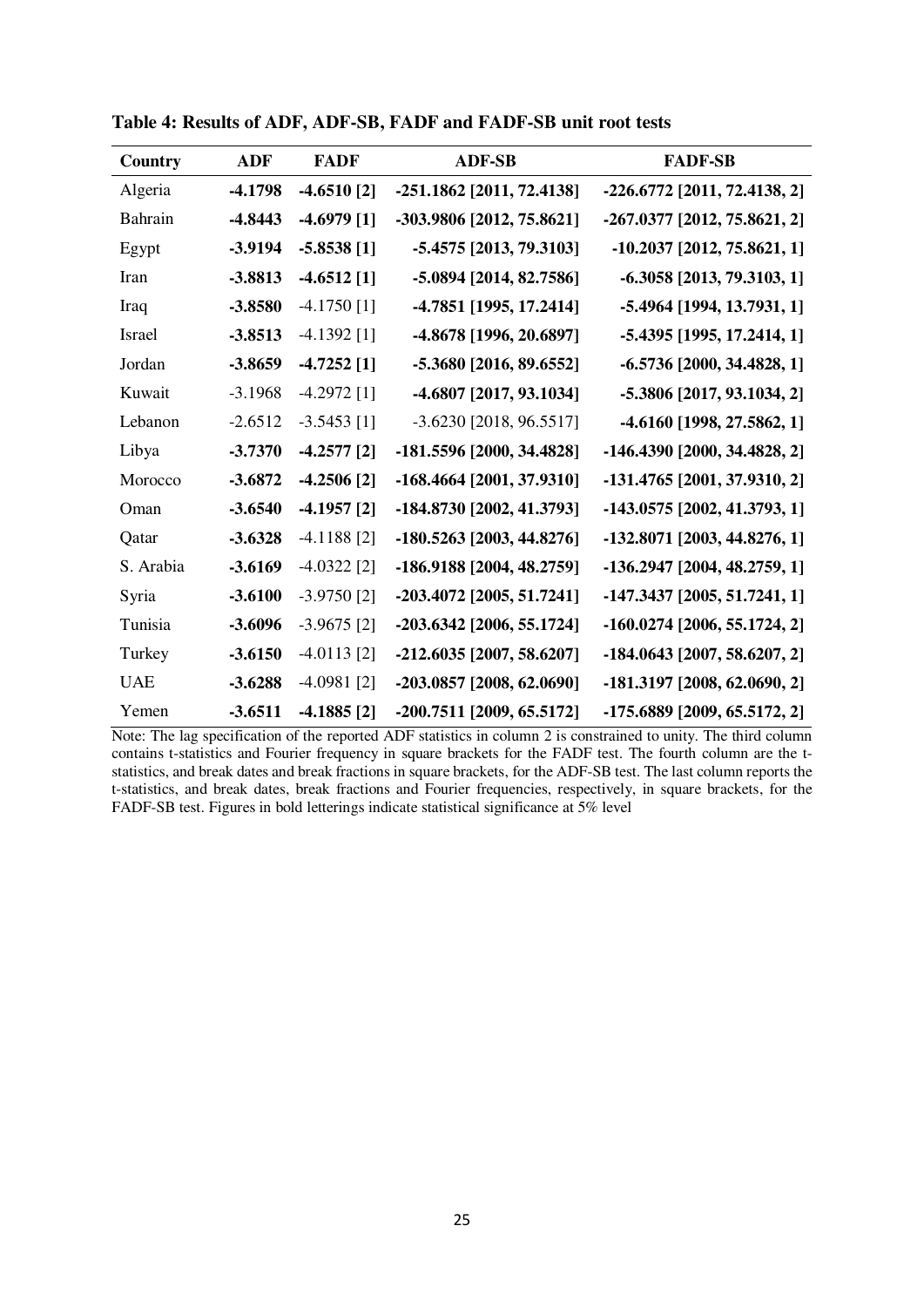| Country    | <b>KSS</b> | <b>FKSS</b>  | <b>SURADF</b> | <b>SURFADF</b> | <b>SURKSS</b> | <b>SURFKSS</b> |
|------------|------------|--------------|---------------|----------------|---------------|----------------|
| Algeria    | $-4.217$   | $-4.453$ [2] | $-5.165$      | $-6.839$       | $-5.615$      | $-6.980$       |
| Bahrain    | $-5.040$   | $-5.163$ [2] | $-4.086$      | 0.584          | $-4.588$      | 2.47E-6        |
| Egypt      | $-3.995$   | $-3.918[1]$  | $-3.880$      | $-6.121$       | $-4.032$      | $-6.335$       |
| Iran       | $-4.008$   | $-3.917[1]$  | -4.859        | $-5.747$       | $-5.366$      | $-5.949$       |
| Iraq       | $-4.009$   | $-3.913$ [1] | $-4.408$      | $-5.662$       | $-4.917$      | $-5.835$       |
| Israel     | $-4.019$   | $-3.922$ [1] | $-5.453$      | $-5.679$       | $-5.599$      | $-5.883$       |
| Jordan     | $-4.035$   | $-4.047$ [1] | $-6.568$      | $-5.665$       | $-6.576$      | $-5.898$       |
| Kuwait     | $-3.344$   | $-3.331$ [1] | $-3.187$      | $-4.807$       | $-3.518$      | $-5.008$       |
| Lebanon    | $-2.922$   | $-2.904$ [1] | $-7.134$      | $-4.403$       | $-6.606$      | $-4.634$       |
| Libya      | $-3.794$   | $-3.990[1]$  | $-4.333$      | $-5.120$       | $-3.113$      | $-5.404$       |
| Morocco    | $-3.796$   | $-3.984[1]$  | $-11.709$     | $-5.242$       | $-15.167$     | $-5.553$       |
| Oman       | $-2.724$   | $-2.862$ [1] | $-4.664$      | $-5.385$       | $-7.885$      | $-5.717$       |
| Qatar      | $-3.777$   | $-4.051$ [2] | $-4.162$      | $-5.449$       | $-4.348$      | $-5.769$       |
| S. Arabia  | $-3.768$   | $-4.122$ [2] | $-5.595$      | $-5.565$       | $-5.755$      | $-5.843$       |
| Syria      | $-3.740$   | $-4.148$ [2] | $-5.088$      | $-5.728$       | $-5.147$      | $-5.913$       |
| Tunisia    | $-3.731$   | $-4.150$ [2] | $-7.326$      | $-5.607$       | $-7.518$      | $-5.764$       |
| Turkey     | $-2.681$   | $-2.886$ [2] | 3.958         | $-5.197$       | 3.792         | $-5.321$       |
| <b>UAE</b> | $-3.720$   | $-4.008[2]$  | $-4.482$      | $-6.927$       | $-4.772$      | $-7.049$       |
| Yemen      | $-3.711$   | $-3.935[2]$  | $-29.237$     | $-7.473$       | $-29.064$     | $-7.564$       |

**Table 5: Results of KSS, FKSS test and their SUR Panel versions** 

Note: The lag specification of the reported KSS statistics in column 2 is constrained to unity. The third column contains t-statistics and Fourier frequency in square brackets for the FKSS test. The remaining columns are the tstatistics for the SURADF, SURFADF, SURKSS and SURFKSS tests respectively. Figures in bold letterings indicate statistical significance at 5% level. For critical values of the KSS test, see Kapetanios et al. (2003),